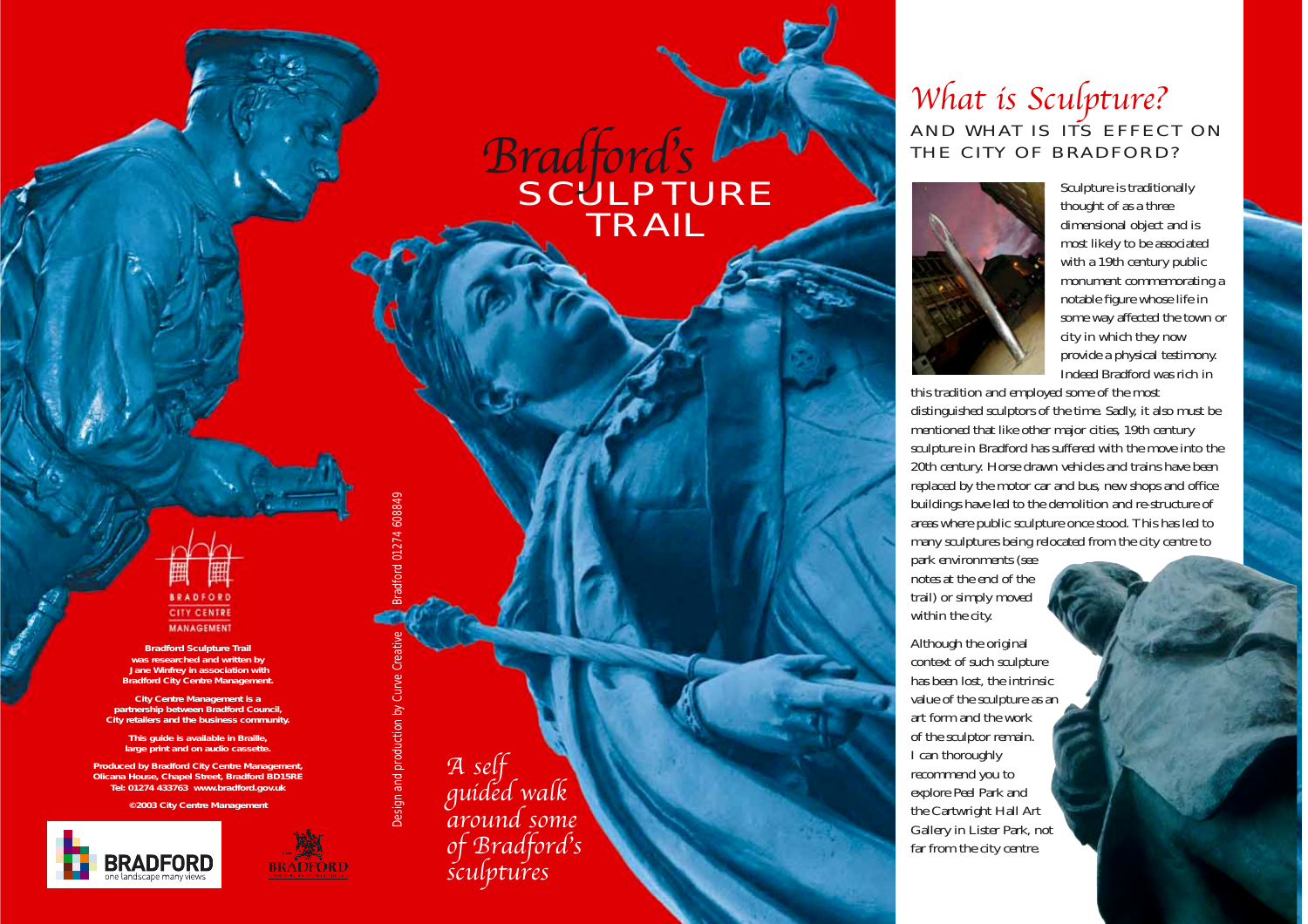

# **GUIDE**

- 1 Bradford City Hall 1873 <sup>a</sup> Carved High Overmantel
- 2 Bradford Fire Disaster Memorial 1985
- 3 Peace 1997
- 4 Questor 1998
- 5 Queen Victoria 1904
- 6 First World War Memorial 1922
- 7 Extra 2002
- 8 Camera Lucida 1985
- 9 John Boynton Priestley 1986
- 10 The Gordian Knot 1972
- 11 Pavement Poems 1987
- 12 Ivegate Arch 1988
- 13 The Wool Exchange 1867 <sup>a</sup> Richard Cobden 1877
- 14 The Bradford Bank 1868 (now NatWest)
- 15 Friedrich Von Schiller
- 16 Church Institute 1871-1873
- 17 Richard Oastler 1869
- 18 Yorkshire Penny Bank
- 19 Connecting The City 2000
- 20 Fibres 1997
- 21 William Edward Forster 1890
- 22 Cathedral Church of Saint Peter
	- <sup>a</sup> Joseph Priestley
	- b Instruct the Ignorant
	- <sup>c</sup> The Cross of Saint Aidan 1992
- d High Relief Statues
- <sup>e</sup> Contemporary Sculptural Corbel
- **Headstones**
- f Saint Cecilia
- g Bradford City Fire Memorial
- h Altar Cloth

### 23 Majestas

- 24 72 Vicar Lane Stags Head
- 25 10 Currer Street Pelican House
- 26 Lap Light 1992 Merchant House
- 27 Grandad's Clock and Chair 1992
- 28 30 Chapel Street Sculptured Keystone Heads
- 29 Untitled Sculpture 1992
- 30 53-55 Leeds Road Roundels
- 31 De Vere House 1871
- 32 Homage to Delius 1993
- 33 St. George's Hall 1851-1853
- 34 Poetry and Film Benches 1998
- 35 'Bradford by the Sea' City Park 1997

The 20th century has also seen the cleaning of many of the 19th century sculptural works, not always to the advantage of the sculpture. It is noticeable that Queen Victoria, W.E. Forster and Richard Oastler have all been given a heavy brown coating. This would not have been the original intention of the sculptors, who were highly skilled in their attention to detail and the effects of weathering on a public outdoor bronze or carved stone work. However, no sculptor could have foreseen the effects of industrial smog and blackening of Yorkshire towns and cities which has led to the necessity of 20th century cleaning. Methods of conservation are continually improving and ultimately, Queen Victoria might regain her original splendour.



Sculpture however, is far more than simply a public statue. As Bradford grew in the 19th century as a textile centre, so did the wealth of individual merchants. The town and the merchants wished to show their prosperity to the nation by enhancing their buildings with

sculptural ornamentation, taking the form of keystones in the shape of grotesque faces (St. George's Hall), 7ft high statues (City Hall) of British monarchs, portrait relief plaques (Wool Exchange, Church House) and eccentric personal symbols (Little Germany).

By the 20th century, Bradford had two world wars to reflect upon and the gradual decline of the textile industries. Since the 1960s, public sculpture has moved into a new phase, where the physical representation of an important personage has become secondary to a more personal emphasis on a conceptual idea and the participation of the viewer both physically and mentally.

*You may find it useful to take a pair of binoculars or a zoom camera lens to study the detail of some of the sculpture and ornamental carvings which are described.*

*NOTE: All italicised text on blue background as shown here indicate the trail directions.*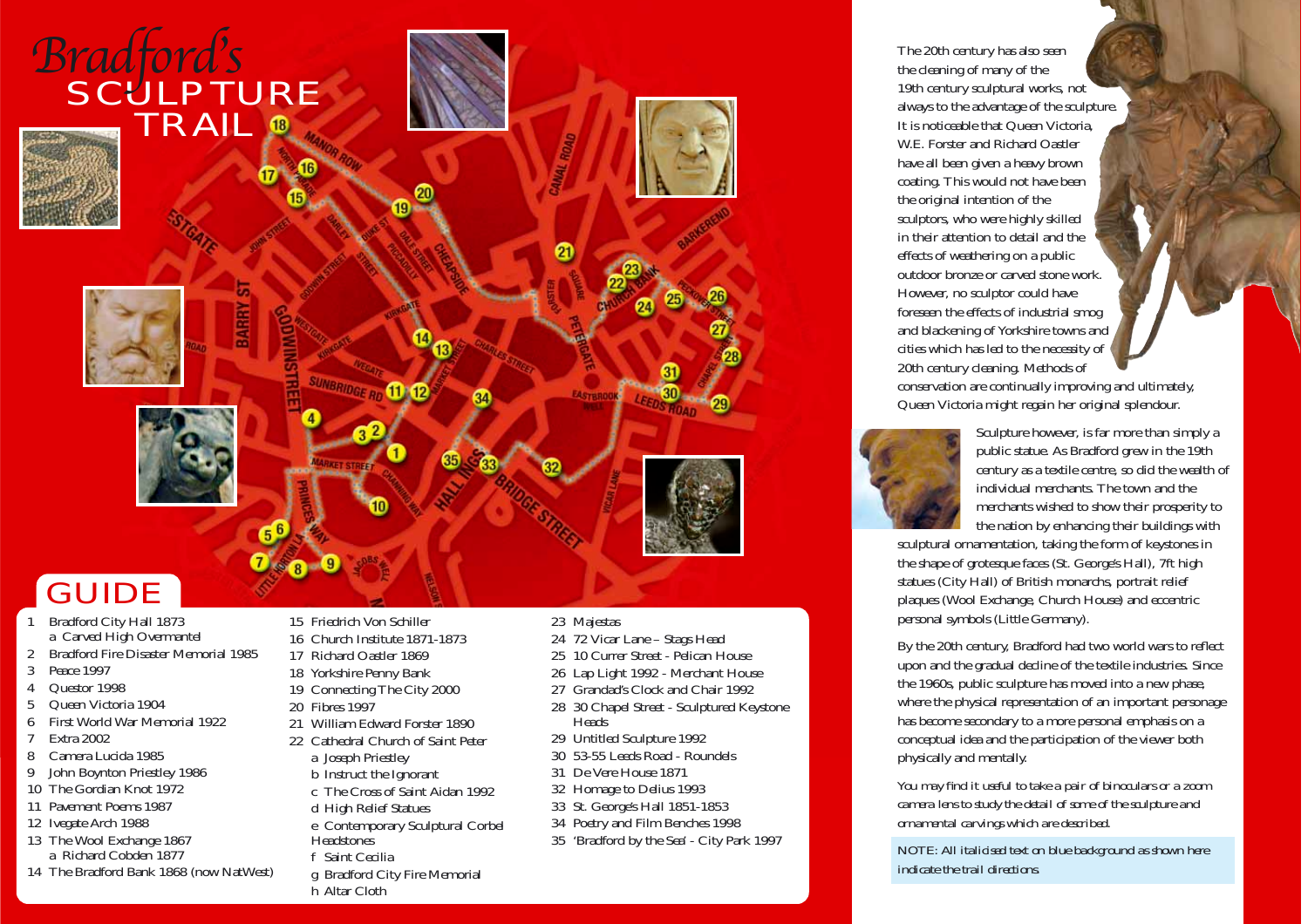# The tour begins IN THE CENTRE

OF BRADFORD WITH

1

# BRADFORD CITY HALL 1873

#### **Architects Lockwood and Mawson**

**1908 Extension Richard Norman Shaw.**

**Opened by Matthew William Thompson Esq. Mayor of Bradford**

**Stone Carvers Farmer & Brindley (Craftsmen Sculptors 1850-1930) London**

When the current City Hall was first opened, Bradford was still a town, City status was received in 1897 which precipitated the need for the 1900s extension.

The City Hall encapsulates the Victorian love of the 13th century gothic style, with a clock tower in the form of a

Tuscan campanile. The 'gothic revival' was very much a fashion of the 1850s and 1860s and Bradford received its fair share of this rich tradition. The building however, is elevated in quality by the fine sculptural addition of 35 seven foot high carved sculptural figures of British monarchs. The figures were the work of **Farmer and Brindley**, a firm of stone carvers who played an influential part in the craftsman revival associated with Victorian gothic architecture. Each figure is carved in immense detail from a single block of Cliffe Wood Quarry stone, local to Bradford. From Bridge Street, the monarchs follow their chronological order in history, beginning with William I and ending with Henry VIII. The two Queens, Elizabeth I and Victoria, take pride of place on either side of the main entrance. The only anomaly is that Oliver Cromwell is included with the monarchs!

*After viewing the statues, go into City Hall through the West entrance in Channing Way.*

### **Opening Times**

Monday - Thursday, 9am - 5pm Friday 9am - 4pm Saturday and Sunday closed The inside is certainly worth a visit. The 1873 building displayed its sculptural ornamentation on the outside, the extension and alterations of 1908 put the sculptural enhancement within the building.

At the kiosk in the West entrance, ask the way to the Banqueting Hall. Entry depends on whether the room is being used for a civic function, but if it is vacant it is worth visiting for the carved

# HIGH RELIEF OVERMANTEL

above the large fireplace. It is an impressive example of allegorical sculpture typical of the turn of the 19th century.

The frieze was carved by **C.R. MiIlar of Earp, Millar and Hobbs, Stone carvers.**

The relief illustrates the motto of the City of Bradford "Labor Omnia Vincit" (Labour conquers all things) which is particularly relevant to an industrial city. From left to right, the allegorical scene begins with a woman holding a ship symbolising the travel involved with trade; a boy holding a cornucopia of fruits symbolising the fruits of labour; an artisan holding a model of a wool combing device associated with the names of Cartwright and Lister; an agricultural labourer holding a scythe symbolising the connection of the land with the staple (wool) trade; an old woman (behind) symbolising age and experience; a woman holding a shuttle in one hand and a roll of fabric in the other symbolising the textile industry; a boy holding a fleece, symbolising the wool trade; and in the centre a central winged female figure holding a wreath and winged sphere or globe, symbolising the reward of successful exertion and its world-wide application. The sun radiates behind her. Next to her is a youth buckling on the belt of work and responsibility followed by the contrasting elderly figure symbolising wisdom and experience needed to compliment youthful eagerness. The small figure of winged Icarus, who impulsively flew too close to the sun and burnt his wings, serves to emphasise the point of age and experience as a compliment to youth and exuberance. A female figure symbolises music and literature and holds a lamp of truth; a man holding a church and set of plans symbolises



 $\overline{1_A}$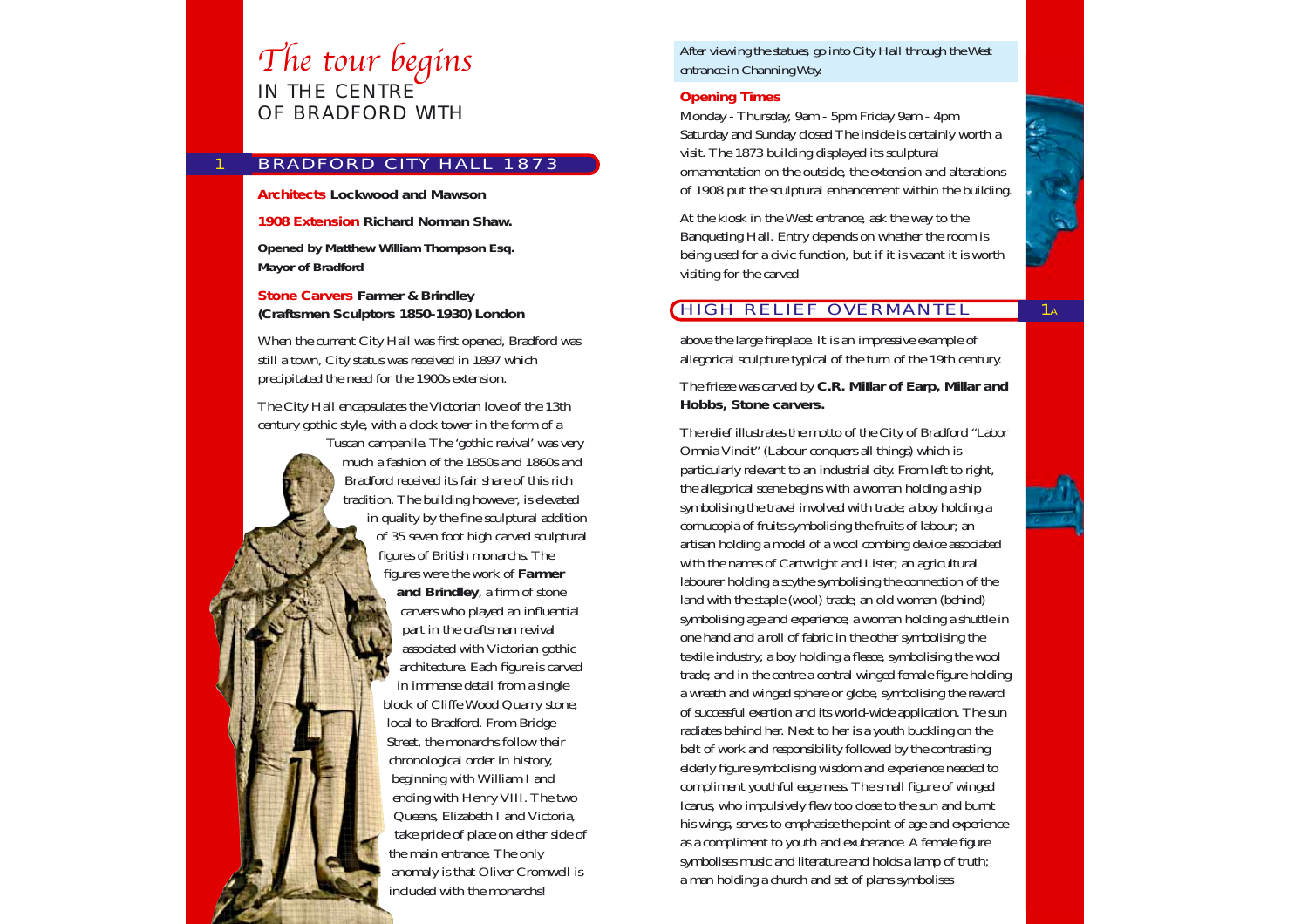architecture and the final figure of a woman holding a palette in one hand and small figure in the other symbolises the fine arts, painting and sculpture.

*Leave City Hall by the West entrance, turn right and walk towards*

#### BRADFORD FIRE DISASTER MEMORIAL, 11 MAY 1985 2

**Unveiled by Lord Mayor Councillor Mohammed Ajeeb and Oberburgermeister of Hamm, Prof. Frau. Sabine Sech, 11th May 1986. Also present Neil Kinnock (then Labour Leader)**

**Sculptor Joachim Reisner (German, contemporary)**

The impact of the disastrous fire at the Bradford City Football ground is evident in this memorial and the continuation of fresh flowers surrounding it. 56 people died and more than 300 were injured.



The sculpture depicts three ethereal figures in bronze moving in a broken circle. The broken circle represents the damaged stadium, whilst the figures symbolise the divide between life and death and the rescuers running to offer help. The bronze figures and base are covered in the names of those who lost their lives. The artist said 'As I cast each letter of each name, I began to realise how enormous had been the damage done by the fire. In some cases the same surname occurred again and again. It was then that I knew how cruel the tragedy had been for those left behind."

The form of the memorial was a collaboration between the sculptor in Germany and Bradford City Council's landscape architects. The height of only 4 feet was a deliberate part of the design, so that children could read the names and understand the significance of the figures. The steps were made from local stone from Bolton Woods by **Messrs. Ogen Waterhouse and Denbight Ltd.** The sandstone support pillars were the work of the stone mason, **Rainer Wohrle.**

Joachim Reisner's role as the sculptor appears almost one of fate. Bradford is twinned with the German town of Hamm, and his wife, Joyce Reisner, was one of the members of the Hamm Civic Party at the Valley Parade ground on the fateful day of the disaster. She also grew up in Wilsden near Bradford and met Reisner on an exchange visit to Hamm, when she was only 15. Ten years later they married. Such was the impact of the disaster on her, that she took back to Germany the idea of giving Bradford a memorial gift, thus the memorial was a gift from the People of Hamm to Bradford.

*At the other side of the walkway, opposite to the Bradford Fire Memorial, is a commemorative garden*

## **PEACE**

**Unveiled 22nd December 1997, Centenary Square**

**3** 

**Sculptor Chris Hoggart (Contemporary)**

The **Peace** plaque can be found in a small commemorative garden in Centenary Square. It is a symbol of Bradford's efforts to become a city of peace. The circular stone has the world carved in the centre and a dove carved and then painted in white at the top. Around the outside edge the word "peace" is carved in all the languages spoken in the city. The artist, **Chris Hoggart** has a strong affinity with the City of Bradford, not only artistically, his brother, David Hoggart founded the City's Commonweal collection at Bradford University.

Close to **Peace** is an inscribed stone commemorating the "**Bradford Pals** and other servicemen of West Yorkshire who served in the Great War 1914-18 – And lo a mighty army came out of the North."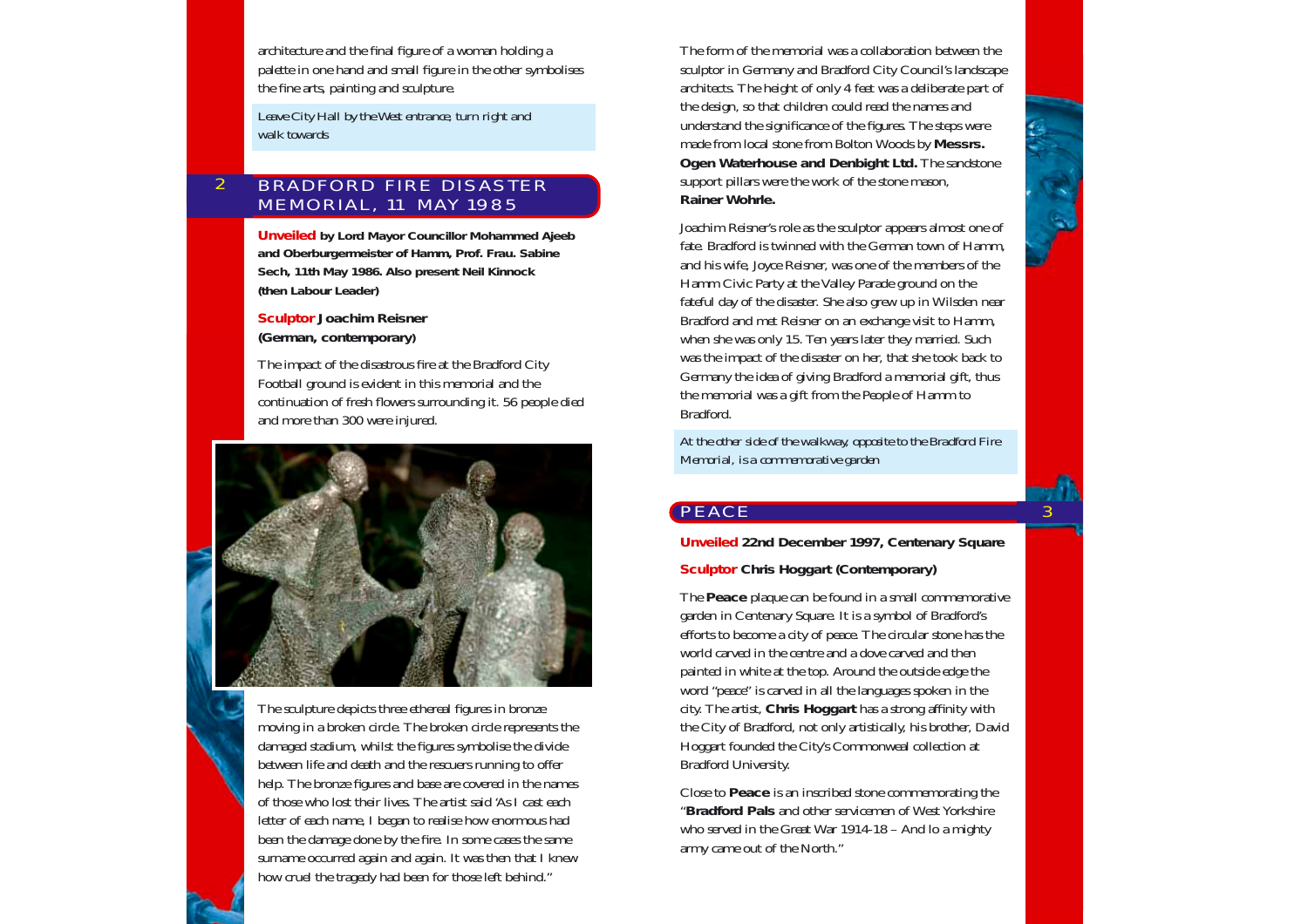Other dedications include trees planted for notable councillors and a plaque inscribed, "To the citizens of Sarajevo from the citizens of Bradford. We are bound together in a common cause. 50th anniversary of Oslobodenje."

*From the commemorative gardens walk towards Thornton Road and the junction with Godwin Street. Turn right into Godwin Street and walk up to the Aldermanbury building*

#### **QUESTOR** 4



### **Unveiled**

**3rd June 1998**

#### **Sculptor**

**Keith McCarter (Contemporary – b. 1936)**

**Questor**, was commissioned under the Per Cent for Arts scheme by Huntingdon, the York based developers of the five-storey Aldermanbury office development. **Questor** symbolises the cultural progress and adventurous nature of Bradford. The two upright

sections represent progress and reaching out to new challenges. The joining circular section depicts the on-going cycle of life. The steel sculpture weighing 1.25 tonnes stands 15 feet (6 metres) high. It stands on a granite base, confidently marking an entrance to the building, at the corner of one of the main road arteries into the city.

The sculptor **Keith McCarter** is based in Norfolk. He was born in Edinburgh and studied at the Edinburgh College of Art, after which he travelled extensively, living in America from 1961-3, one of the most interesting and exciting periods of artistic development in the USA. He has worked as a member of the design team for a government project at

Vauxhall and has several public sculptures in London including "Embrace" in Regents Park. Over a 10 year period McCarter made repeated visits to Bradford studying the architectural and social history of Saltaire and its creator Sir Titus Salt. Intrigued by Bradford's cultural and historical nature he created **Questor** as a monument to Bradford's future.

*Retrace your steps to the bottom of Godwin Street, cross over the pelican crossings and walk towards the Alhambra Theatre. To the left of the Alhambra you will see a statue of Queen Victoria*

# QUEEN VICTORIA (1837-1901)

5

**Unveiled 4th May 1904 by the Prince of Wales (later King George V)**

### **Sculptor Alfred Drury, RA (1859-1944)**

It is perhaps hard for us now to understand the enormous impact the death of Queen Victoria in 1901 had upon the nation as a whole. Towns and cities throughout the country wished to celebrate her reign and their own growth of prosperity during it, in the form of a public monument. Bradford was no exception and in commissioning **Alfred Drury** as the sculptor, chose one of the most important and well recognised sculptors

of the day. Queen Victoria is depicted as she would have been at her first jubilee in 1887, wearing full regalia, crowned, and with a wreath symbolising her status as Empress of India. She holds in one hand a sceptre and in the other hand, held aloft, an orb surmounted by a winged figure of Victory or Peace. Notice the superb modelling of the drapery and falls of her gown, the details of the widow's veil and the embroidery on the base of her dress celebrating the British Isles with thistle for Scotland, roses for England and Yorkshire, and shamrocks for Ireland.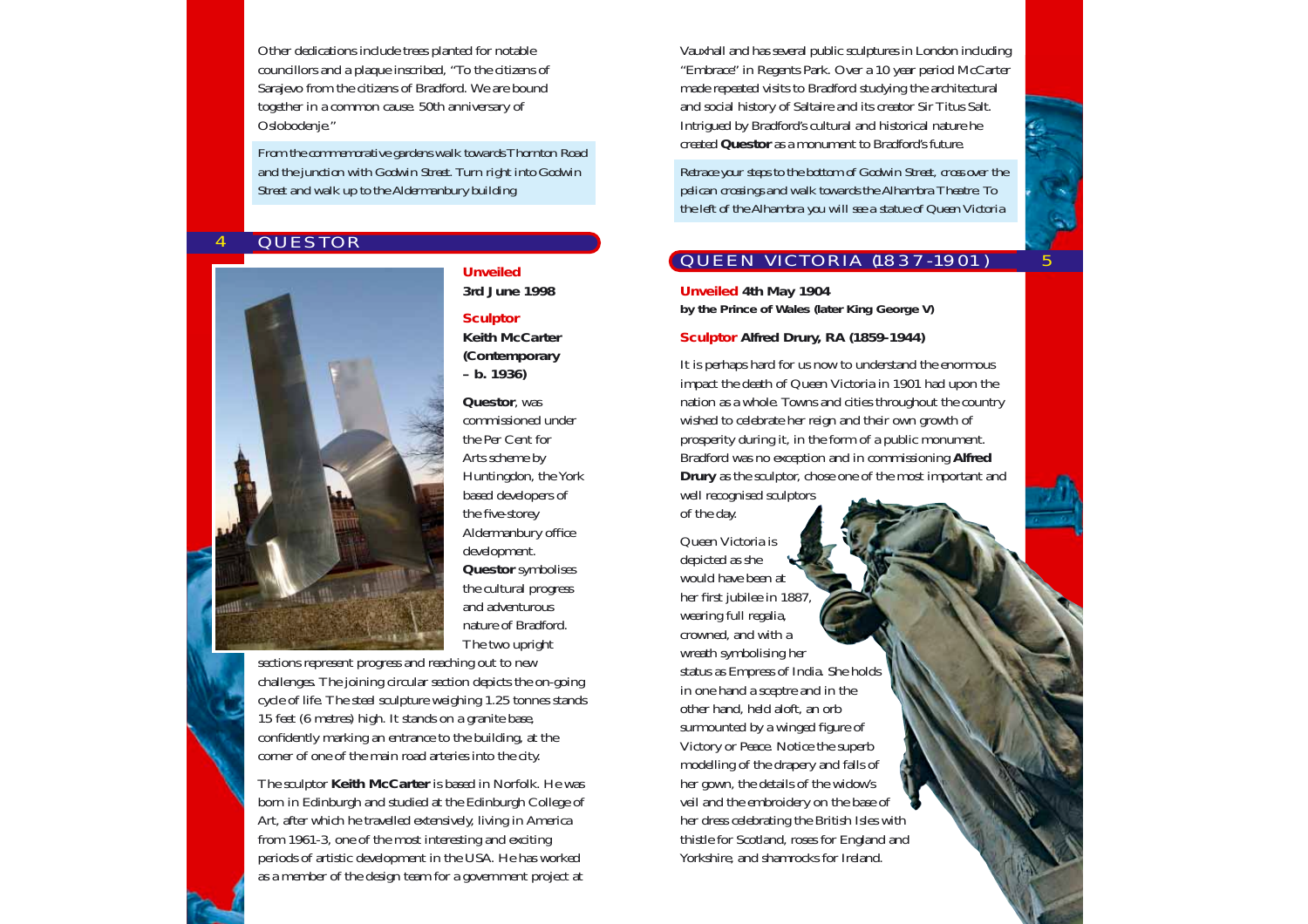The winged figure on the orb is also worth closer scrutiny, particularly if you are lucky enough to have brought binoculars or a zoom camera lens. This tiny figure is again perfectly modelled and holds a laurel branch of Peace.

**Alfred Drury** was one of a group known as '**The New Sculptors**' who worked at the turn of the century. Their work concentrates the ideals of physical detail with symbolic meaning.

**Queen Victoria** is 12 feet high and was cast by the founders **J.W. Singer & Sons, Frome** using 3 tons of bronze. The founders stamp can be found on the base left of the Queen, and the artist's signature can be seen on the front of the base. Drury received a fee of £1,800 for the work, but the total cost of the statue amounted to £3,050. The statue was unveiled by the Prince of Wales (later George V) and was attended by a crowd of 70,000 people.

The Pedestal and balustrade were all part of an architectural scheme designed by **J.W. Simpson** (also the architect of Wembley Stadium, and of Cartwright Hall Museum and Art Gallery, opened on the same day by the Prince of Wales). The stone lions, although apparently unsigned, were carved by **Alfred Broadbent (flourished 1890-1910),** a local sculptor from Shipley.

**Alfred Drury** became one of Bradford's most favoured sculptors. A fine representation of his portrait work and 'ideal' work can be seen at Cartwright Hall. He was a highly gifted sculptor, whose progress through the South Kensington School of Art was considered quite remarkable. After winning various medals for modelling, he won a National Scholarship in 1879 which gave him free tuition and maintenance for 2 years. Whilst at Art School, he trained under one of the finest French 19th century sculptors, **Aime Jules Dalou** and when **Dalou** returned to France, **Drury** went with him as his studio assistant, where he assisted on some of the finest Republican sculpture in Paris. Perhaps, apart from his natural talent, Drury's gift as a modeller owes much to the boldness of form seen far more in French sculpture than in British.

*On the boundary wall of the garden to the rear of the statue is a system of standard lengths installed by the Corporation of the City of Bradford in 1913.*

*Just below Queen Victoria and perhaps slightly obscuring the original grand scheme of her monument is Bradford's First World War Memorial*

# FIRST WORLD WAR MEMORIAL

**Unveiled Saturday, 1st July 1922**

**Architect Walter Williamson (City Architect)**

At first glance, it is hard to imagine that this memorial caused any form of controversy. It was designed by Bradford's City Architect, **Walter Williamson** and is in the form of a cenotaph of locally quarried stone from Bolton Woods Quarry. High on the front, the cross symbolises 'sacrifice', and a wreath containing the words 'Pro Patri Mori' (they died for their country) symbolises 'grief'. Two bronze figures of a soldier and sailor are realistically represented, lunging forward with their rifles. It is these



6

figures that caused the controversy. Originally bayonets extended from their rifles, which explains the overbalanced forward movement of the figures. Their stance and the bayonets were considered far too aggressive and warlike and as late as the 1960s the offending bayonets were deliberately bent and damaged. When the monument was cleaned, it was decided to remove the weapons permanently.

The monument was significantly unveiled on the 6th anniversary of the first day of the **Battle of the Somme**, when the **Bradford 'Pals' Battalion of the West Yorkshire Regiment** suffered massive and severe casualties. The roll of honour contained 37,000 names, an astounding figure when it is realised that the crowd attending the unveiling numbered 40,000, only 3,000 more people. **Lieutenant Colonel Alderman Anthony Gadie**, who served in France and was a former Lord Mayor of Bradford, carried out the official commemoration, with a dedication read by the **Vicar of Bradford, Archdeacon W. Stanton Jones.**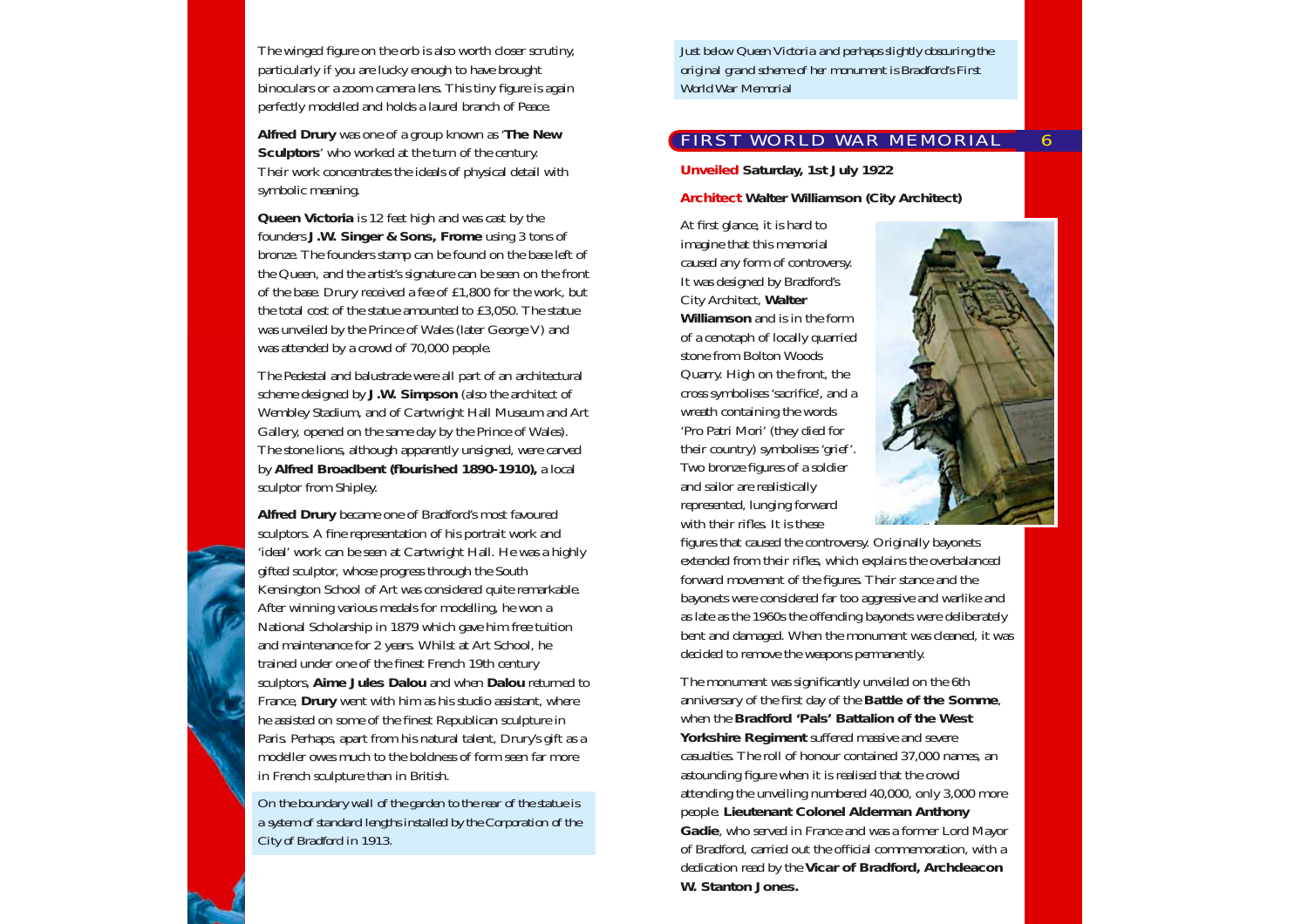*Walk back into Glydegate Square, which is behind the statue of Queen Victoria, and look at the kiosk in the Square.*

### **EXTRA**

7

#### **Unveiled 16th February 2003**

**Installation artists Frances Hegarty and Andrew Stones (Contemporary)**

**Extra** is an exciting installation because it not only celebrates Bradford as a city of film, but it captures Yorkshire actors and actresses on film and allows the viewer to interact with the work. The work was commissioned under the Per Cent for Art scheme by Bradford Metropolitan Council's Film Office and the developers of Glydegate Square, Leeds and London Holdings Limited with a grant from the National Lottery fund.

**Extra** is a testament to Bradford's contribution to the British film industry, not only the many actors and actresses who have come from Yorkshire but also its technological contributions which have assisted the development of cinema.

The installation is marked by a giant screen in a ground floor window of a kiosk on Glydegate Square. An hour-long film is screened for two hours each evening. The film consists of a number of well-known film personalities with Bradford connections mingling with about 100 extras. However, by triggering halogen lights the viewer can also become an extra in the film. The image of the viewer is ghosted onto the existing film.

The artists **Frances Hegarty** and **Andrew Stones** are based in Sheffield and have worked together on several public commissions using film including Sheffield and Dublin. Fundamental to their work is a sense of the history and culture whilst simultaneously using developments in science and technology to give a strong visual impact.

*Cross Little Horton Lane and walk toward the National Museum of Film, Photography and Television.*

# CAMERA LUCIDA 1985 8

**Inaugurated 11th January, 1985 by Lord Gowrie (then Minister for Arts)**

#### **Sculptor Tim Head (contemporary b. 1946)**

**Camera Lucida** is a work which invites the viewer to walk around, between and peer through the clear glass circles in each panel at eye level, to the central double circled panel. In keeping with the nature of the Museum, **Camera Lucida** combines a number of ideas taken from the camera and film. The 9 panels are each 9 feet high and span approximately 30 feet. They are constructed from toughened (armour plated) glass by Pilkingtons and represent optics used in a modern camera. Not only can it be likened to a camera shutter, but also to old glass plate negatives. During the day the glass panels reflect the buildings and movement around, whilst at night it is illuminated. The sculpture took 2 years to construct and cost approximately £20,000.

**Tim Head's Camera Lucida** reflects his own interest in mixed media, combining ideas from sculpture, painting and photography. **Head's** sculpture was the first contemporary work created for a city centre site. **Head** studied art at the University of Newcastle Upon Tyne from 1965-69. He then went on to study at St. Martin's School of Art, London at a most interesting period in the development of British Art. The 1960s was a period when the American artists were at their most influential, stealing the stage from the Europeans and influencing English Art Schools with ideas

such as Pop Art, Minimalism and Conceptualism. In 1968, **Head** worked as an assistant to **Claes Oldenburg (American Pop Art)** in New York and in 1971 worked with **Robert Morris (American Minimalist)** at the Tate Gallery, London. It is therefore not surprising that his first one man show at the Museum of Modern Art, Oxford in 1972 was a group of installations creating illusory spaces. His interest in the camera, its use as a visual conveyor of information is a deliberate intention to inspire the viewer to become both mentally and physically involved with **Camera Lucida.**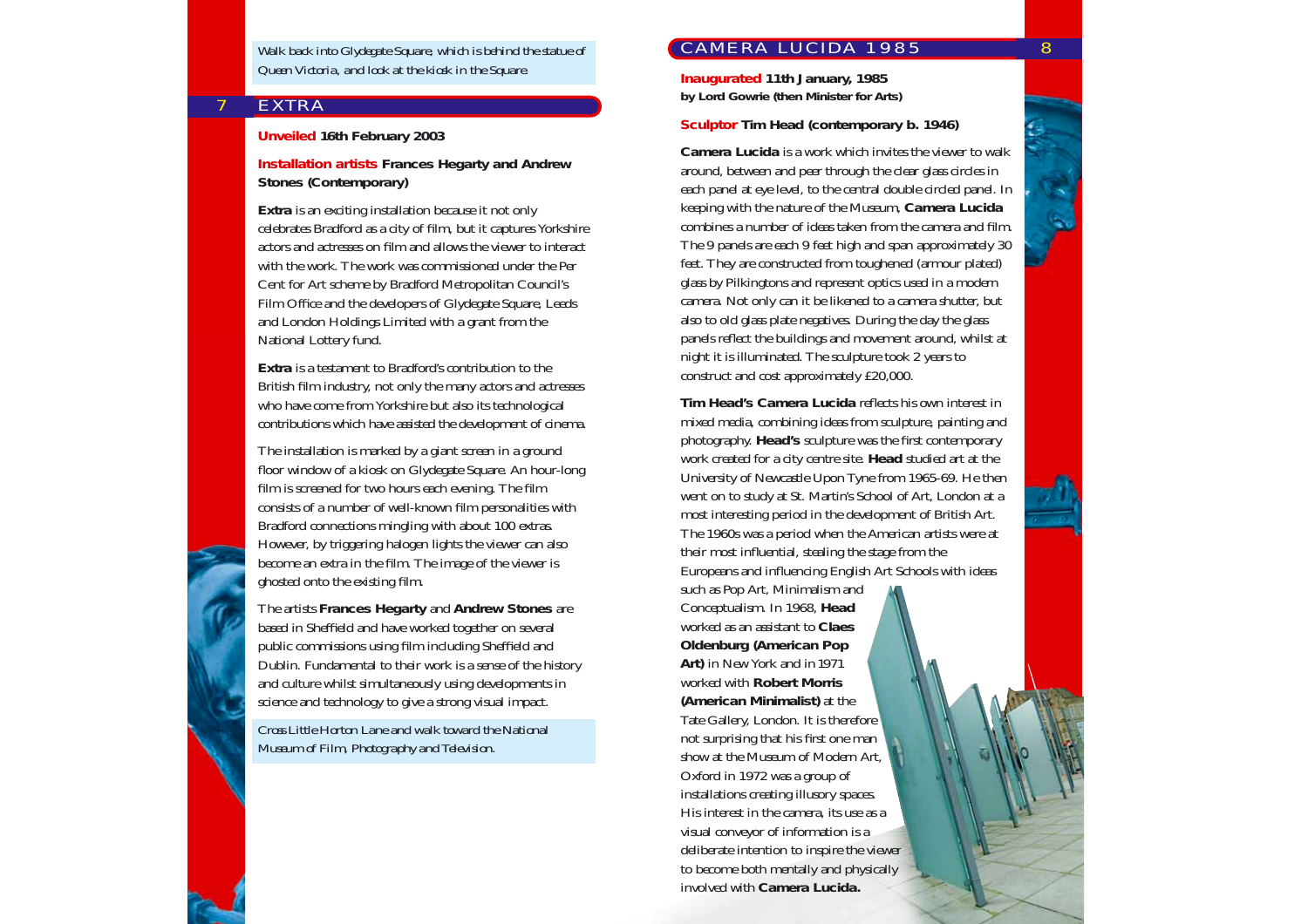*Turning to face the Pictureville Cinema, on your left you will see a large imposing sculptured figure of one of the City's most famous sons.*

#### JOHN BOYNTON PRIESTLEY (1894-1984)  $\overline{Q}$

**Unveiled 31st October 1986 by Jacquetta Hawkes (J.B. Priestley's widow)**

### **Sculptor Ian Judd (contemporary b. 1947)**



The bronze figure of Bradford born writer, **J.B. Priestley** stands before the National Museum of Film, Photography and Television with his coat flapping behind him, in a typical Bradford breeze. After an education at Belle Vue School, Bradford, **Priestley** worked as a clerk in the Bradford wool firm, Helm & Co. He served in the First World War, after which he went to Trinity College, Cambridge where he graduated in 1922. A

journalist, critic, dramatist, and most well remembered in Yorkshire as a novelist, Priestley was offered many honours, but accepted only two; the freedom of the City of Bradford in 1973 and the Order of Merit in 1977.

The sculptor, **Ian Judd** wanted to convey an image of Priestley as depicted by close friends, of a shy humorous man, with a characteristic Yorkshire bluntness and sureness of mind. **Judd** was born in London and worked as a graphic designer before changing careers and going to Art College. In 1984 he moved to Yorkshire to set up a workshop in Leeds.

The over life size bronze figure stands overlooking the centre of Bradford on a granite plinth with a mounted bronze plaque with a quotation from **J.B. Priestley's** novel **Bright Day** 1946, chapter 2, describing an industrial city named 'Bruddersford' based on Bradford.

*Walk back towards Centenary Square but turn right at the Police Headquarters, pass the fountain on your left and head for the Magistrates' Court. The Magistrates' Court maintains a secure environment, but the sculpture is available to view on request at reception.*

# THE GORDIAN KNOT

10

#### **Unveiled 1972**

**by Ralph C Yablon and the Lord Mayor of Bradford, Alderman Mrs Audrey Firth**

### **Sculptor Austin Wright (1911-1997)**

**The Gordian Knot** was presented to the Law Courts to mark the opening of the new Courts (now Magistrates' Court) and **Ralph C Yablon Law Library** on behalf of the Bradford Law Society. The aluminium structure stands on the first floor concourse at the top of the stairs in the waiting area. Its title symbolises the function of lawyers in solving disputes and cutting through legal problems. The Magistrates' Court was built in 1972 and the sculpture is typical of that period and true to a 1970's setting.

**Austin Wright** was born in Chester, but grew up in Cardiff. He moved to Yorkshire in 1937 and lived and worked in York. He was a pivotal figure in the development of sculpture from the 1940s onwards. Most of Wright's work is not representational although many sculptures are based on the human form or organic growth. He was Gregory Fellow in Sculpture at Leeds University from 1961-4 and had many one-man exhibitions in London and Europe with major retrospectives at the Yorkshire Sculpture Park 1981 and 1998 and York City Art Gallery in 1994.

*Now walk back to Centenary Square. Look across the Square towards a distinctive red brick building.*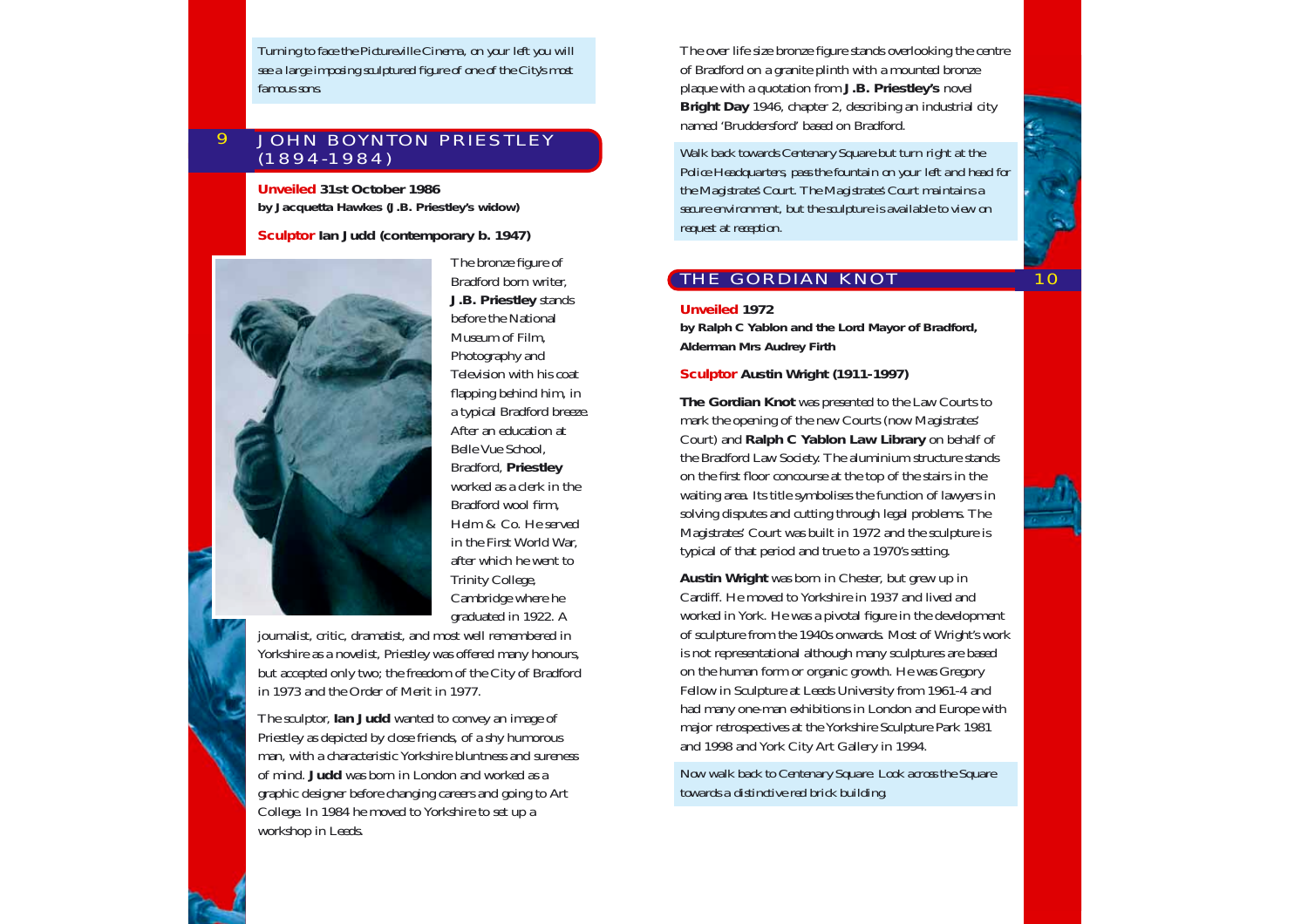On Tyrrel Street, in front of the Co-operative Bank, notice the Pavement Poems

#### 11 PAVEMENT POEMS 1987

The carved paving stones of natural sandstone were part of a City Council scheme. The poems were written by three pupils from Carlton Bolling Upper School and chosen by the **Poet Laureate, Ted Hughes**; 'As they Dance" by **Shamin Kauser**, 'The Photograph" by **Alvina Alam** and 'The Sun" by **Afsana Kauser**.

*Turn right from Tyrrel Street into the lower part of Ivegate and stop at the wrought iron gate.*

#### 12 IVEGATE ARCH 1988

**Design Peter Parkinson**

**Construction Richard Quinnel (Fire and Iron Design Group)**



Ivegate Arch was commissioned by Bradford City Council and marks one of the oldest streets in the city, dating back over 500 years. The original Ivegate was one of the main entrance ways into the old town and the area had its own manor house, coaching inn, prison and court.

The idea of a main entrance into the city centre has remained in this contemporary design. A central archway is flanked

either side by 15 panels in wrought iron, symbolising important aspects of Bradford's past and present.

A separate leaflet is available describing the panels in the arch.

*Turn left into Market Street to view another Gothic revival building.*

## THE WOOL EXCHANGE 1867

**Opened 1867** 

**by the Chairman of the Exchange, Isaac Wright Esq.**

**Architects Lockwood and Mawson** 

**Mason and Joiner John & William Beanland, Horton Lane, Bradford.**

**Sculptor James Tolmie (died 1866)**

The Wool Exchange is a wonderful example of the 19th century love of embellishing important commercial buildings with high quality sculptural ornamentation, not only to give added significance to the building but also to commemorate notable figures and interest the viewer. It is essential to walk right around the building to appreciate its detail.

The Wool Exchange certainly has a diverse range of high relief portraits. But at the main entrance beneath the clock tower, on the corner of Market Street and Hustlergate, are two three dimensional figures by the sculptor **James Tolmie**. On the left is Bishop Blaise, the patron saint of wool combers, holding in his right



hand a wool comb, which in fact was the implement used in his torture and subsequent martyrdom. On the right is King Edward III, holding a sceptre and orb, who greatly promoted the wool trade. Both figures are slightly less than life size, but beautifully carved. It is likely that the London based sculptor, **James Tolmie**, who

also worked on the Prince Consort's mausoleum, never saw the figures' final installation since he died a year before the building was completed.

From beneath the clock tower, along Market Street to Bank Street are the over life-size roundel portraits of the following historic figures: **Richard Cobden**, MP for West Yorkshire, calico merchant and advocate for the Repeal of the Corn Laws; **Sir Titus Salt**, Liberal MP and Bradford Mayor,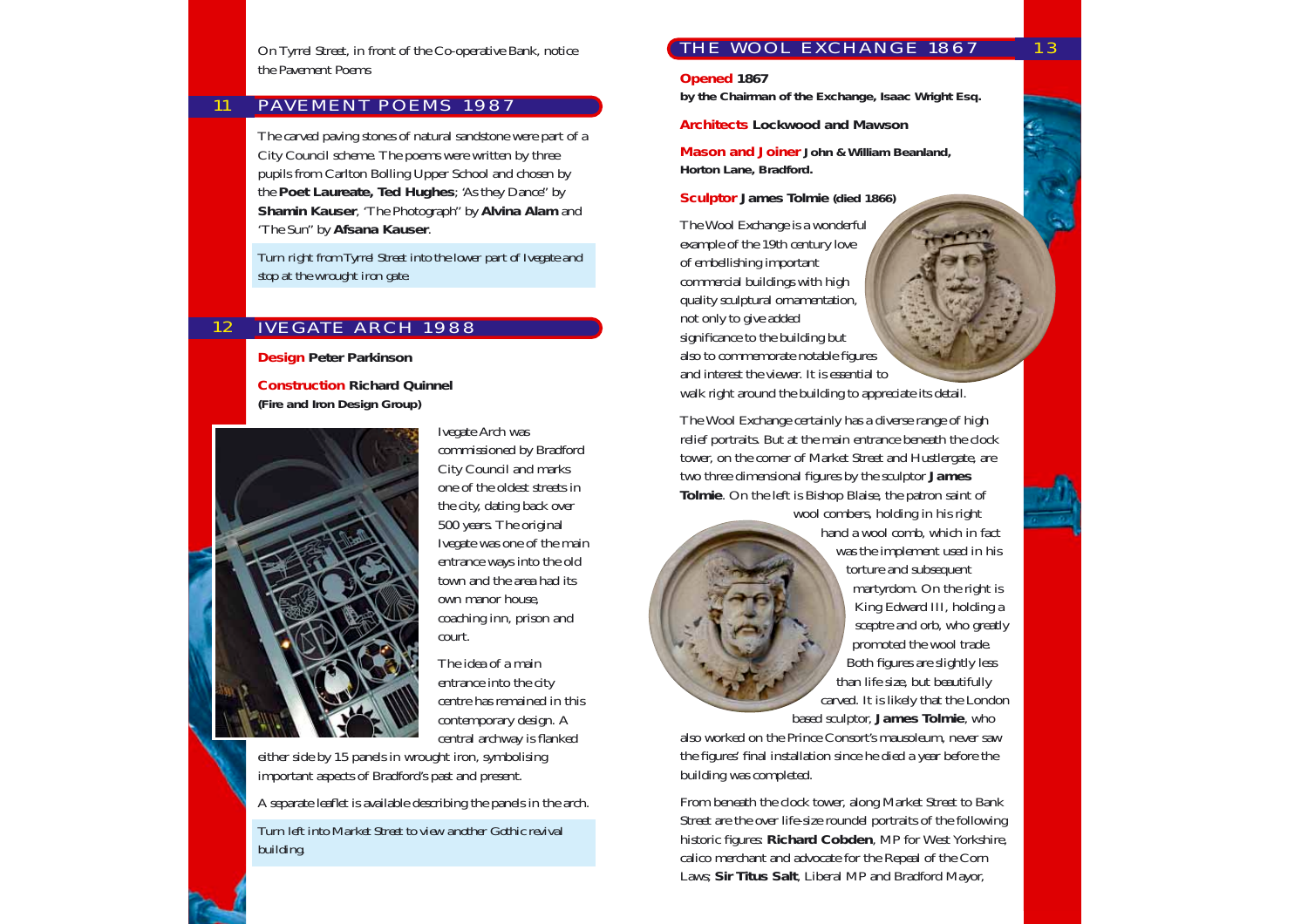industrialist and builder of the model village Saltaire; **Robert Stephenson**, the inventor of the Rocket locomotive; **James Watt**, inventor and improver of the steam engine; **Richard Arkwright**, inventor of water powered spinning machines; **Samuel Cunliffe Lister**, First Baron Masham of Swinton, Bradford MP, inventor, Manningham Mills owner and benefactor of Cartwright Hall Museum and Art Gallery; **William Ewart Gladstone**, 4 times Liberal Prime Minister; **Henry John Temple**, Third Viscount Palmerston, 4 times conservative Member of Parliament and whilst Prime Minister laid the Wool Exchange foundation stone; **James Cook**, Yorkshire man and great explorer; **George Anson**, First Baron Soberton, first Lord of the Admiralty; **Sir Walter Raleigh**, explorer and Elizabethan courtier adventurer; **Sir Francis Drake**, circumnavigator of the world in the ship the Golden Hind, and **Christopher Columbus**, explorer of the new world.

*The Wool Exchange has recently undergone major renovations to provide modern retail and office floor space. Its main hall is occupied by Waterstone's booksellers, and located here is the statue of Richard Cobden.*

#### RICHARD COBDEN (1804-1865) 13A



**Unveiled 25th July 1877 by Rt. Hon. John Bright MP**

### **Sculptor Timothy Butler 1806-1879**

**Richard Cobden**, as already mentioned above, was for many years an MP for the West Riding and was heavily involved in the Anti-Corn Law League which demanded a free trade policy. He maintained that the Corn Laws were economically disastrous and morally wrong, benefiting

the land owning class at the expense of both the middle and lower classes. He was the main force in converting the Prime Minister, Sir Robert Peel to repealing the Corn Laws. Between 1847 and 1857, **Cobden** sat in the House of Commons as MP for the West Riding of Yorkshire.

The statue was a gift from George Henry Booth, from the United States of America, who was a partner in the firm Firth Booth and Co., Stuff Merchants in Bradford. The marble statue is carved from a single block of Italian carrara marble. It stands on a red polished granite plinth upon a stone base.

The sculptor **Timothy Butler** trained at the Royal Academy schools from 1825-1828 on the recommendation of **William Behnes** (Sculptor of Bradford's Sir Robert Peel in Peel Park), one of the key establishment sculptors of the day. **Butler** exhibited over 100 portrait busts at the Royal Academy, and it is in this medium that he is largely remembered. His full-length statue of **Richard Cobden** is therefore a relatively rare occurrence.

*From the Wool Exchange go up Bank Street.*

# THE BRADFORD COMMERCIAL BANK

#### **Architects Andrews & Pepper 1868**

Note the finely carved mediaeval style gargoyles of mythological animals and head of kings on the National Westminster Bank, originally the Bradford Commercial Bank.

*Continue up the hill into Darley Street. Darley Street presents a steep walk and you may wish to refresh yourself with a tea or coffee at BB's in the Kirkgate Centre, entrance on the left of the street, or in the delightful first floor tea rooms at H.R. Jackson's further up on the right-hand side. At the top of Darley Street, look straight, slightly to the left, at Unity Hall. Here there is another carved high relief portrait, this time of* 

### FRIEDRICH VON SCHILLER (1759-1805)

a German poet and dramatist. **Unity Hall** was leased by the German community in Bradford, who used it as a club named **Schiller-Verein** from 1862. Not many years later it became a masonic hall and in1910 became the base of the Oddfellows Society.

*From Darley Street, cross the road into North Parade. Carry on walking on the left- hand pavement to view the Church Institute on your right.*

15

14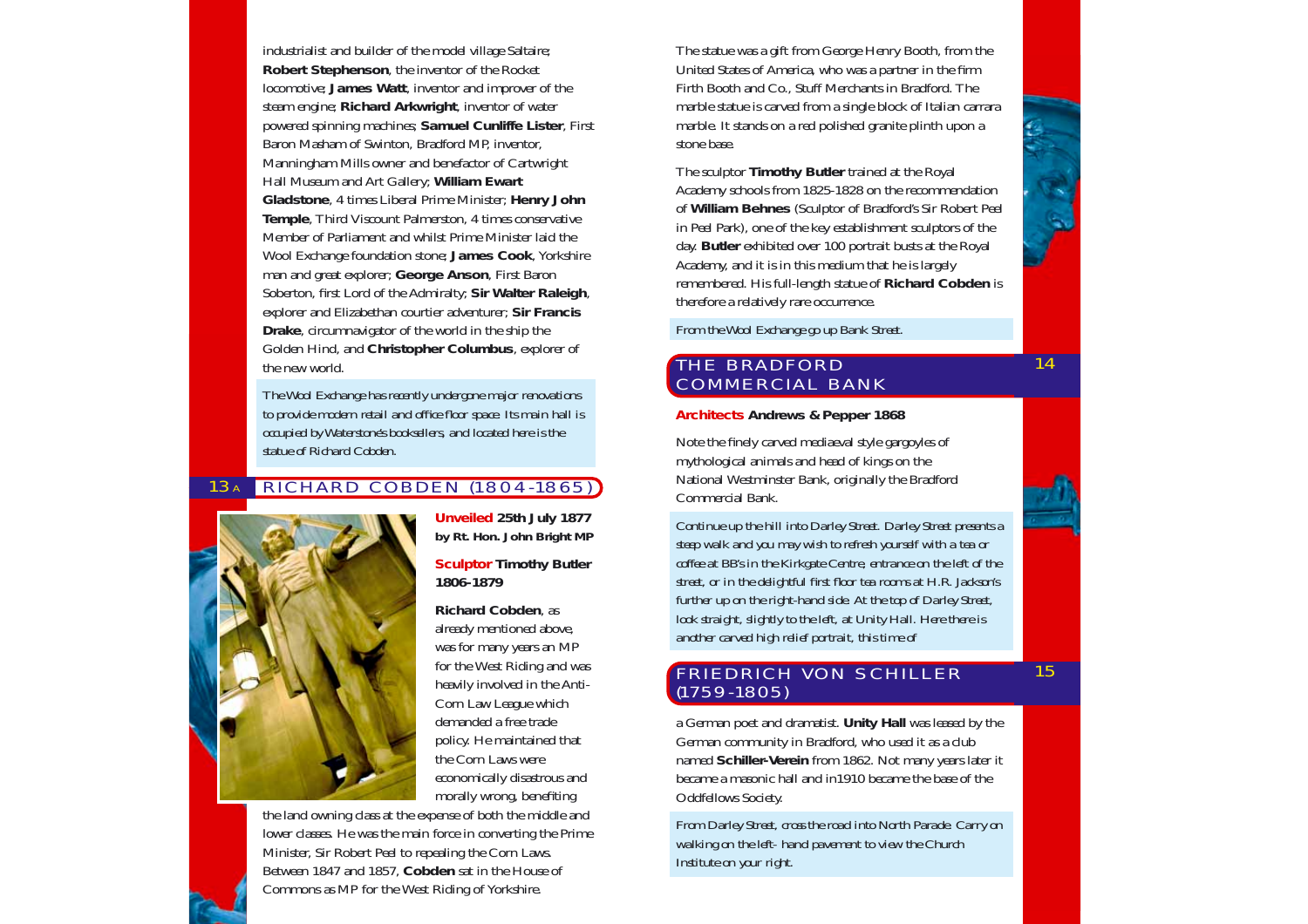# CHURCH INSTITUTE 1871-1873

**Architects Andrews and Pepper**

This building is recognised by its gothic arches and pinnacles. In such a narrow street it is not an easy building to view and it is difficult to see the architectural detail well.

**Church Institute** was the home of the Church Literary Institute and the building included a library and lecture room. The architectural sculpture is somewhat depleted. There are two roundel portraits of ecclesiastic

figures, one of **Archbishop Sharpe (1644-1713),** who was born in Bradford, and the other of **Bishop Blaise**, the patron saint of Woolcombers. Two niches with gothic style canopies were presumably the home of two small 3 dimensional statues. Notice on the roof line, the heraldic looking dragons holding shields and over the first floor windows, allegorical beasts projecting outwards.

*Carrying on up to Northgate on the left, a small pedestrianised street with benches where Richard Oastler stands.*

# RICHARD OASTLER (1789-1861)

**Unveiled 15th May 1869 by the Seventh Earl of Shaftesbury**

**Sculptor John Birnie Philip (1824-1875)**

It has to be mentioned that this is not the original site of the statue. After two different sites, in Forster Square and Rawson Square, the current one was chosen in 1968.

**Richard Oastler** seems almost a tragic hero. He was a humanitarian, inspired to help factory children from working cruelly long hours for small wages, but did so in the face of massive opposition from the exploitive factory owners and to the detriment of his own health. From 1820- 1838, **Oastler** was steward at Fixby Hall, Huddersfield. During this time, he continually spoke and campaigned for improvements in factory legislation. One of the chief spokesmen for the Ten Hours Bill, **Oastler** worked tirelessly. In 1836 his health broke down and he was dismissed by his employer accused of embezzlement. He was fined, convicted and reduced to a debtor's prison. In reality, his dismissal was the result of his concern for helping the

very people his landowner employer was exploiting. Friends paid his debts and he was later vindicated. The Bradford memorial to **Richard Oastler** was the result of a national subscription, and since most of the donations came from Bradford and **Oastler's** close association with Yorkshire, Bradford was considered the most suitable site for a commemorative statute. The figure was cast from 3 tons of bronze and cost £1,500. Significantly, the **Earl of Shaftesbury**, one of the great reformers for better conditions for children unveiled the statue.

The sculptor, **John Birnie Philip** trained in London and first worked in **Augustus Pugin's** wood carving department working on the Houses of Parliament. His ability to harmonise sculpture with architecture can further be seen on the Albert Memorial at Hyde Park, London. He became one of the key sculptors commissioned by major towns to carry out commemorative public sculpture. His representation of **Oastler** is a sympathetic portrayal of a man appealing to the people to look at the suppression of factory children.

A boy and girl stand almost engulfed by his size, wearing working clothes and clogs. The sculptor's signature can be seen on **Oastler's** right and the side by the children, the founder's stamp, **H. Prince & Co., Southwark.**

*Go back to the top of North Parade to the corner where the original Yorkshire Penny Bank, built in 1895, stands at the junction with Manor Row.*

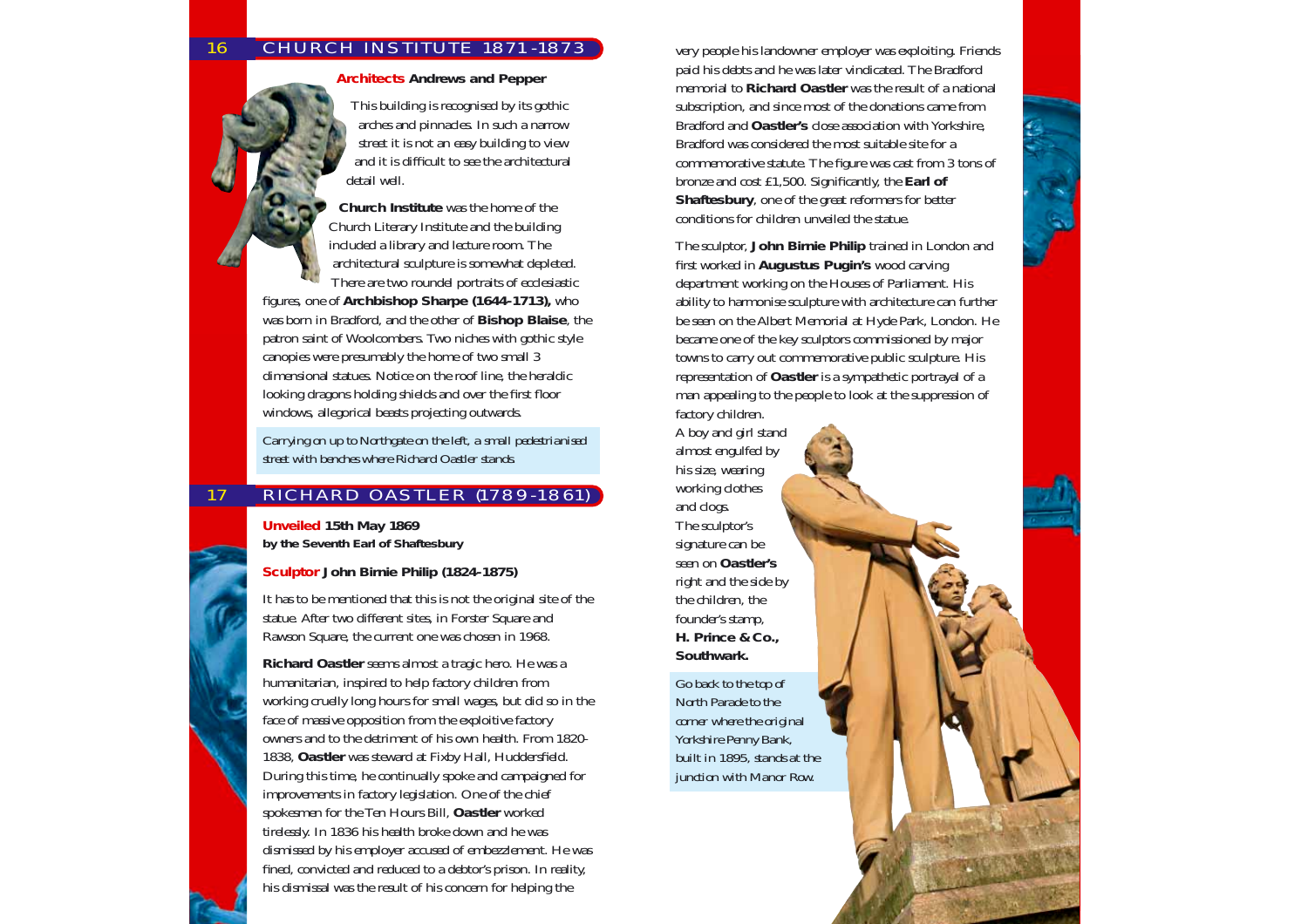#### YORKSHIRE PENNY BANK 18

#### **Architect J. Ledingham**

Notice the elaborate ornamental architectural sculpture in Renaissance grotesque style. Over the main entrance are four roundel portraits of the bank's founders: **Colonel Edward Ackroyd (1810-1887),** Halifax worsted manufacturer and founder of the Yorkshire Penny Bank; **Henry Ripley (1813-1882),** a prominent Bradford dye works proprietor; **Peter Bent**, General Manager of the Bank from 1858; **John Ward**, Director of the Bank between 1873-1880. In the centre, on the left a caryatid holds a casket with a putti above pouring from a cup of plenty, whilst on the right is a caryatid counting coins with the assistance of another winged putti. Everywhere there is an abundance of fruitful cornucopia symbolising bountiful richness.

*Now walk back towards the center of town via Manor Row and Cheapside. Stop, on the right hand side of the road, at the junction with Duke Street.*

#### 19 CONNECTING THE CITY



**Unveiled 3rd July 2000 by Councillor Anne Hawkesworth**

**Sculptor Rick Faulkner, Chrysalis Arts (Contemporary)**

**Connecting the City** or The Needle was commissioned by Bradford City Council's Detailed Design Group as part of a city initiative to use public sculpture as a means of improving the townscape.

The concept of a threaded

needle uses the idea of the thread as the connection from the railway station and main road into the city. From the railway station entrance the needle stands on the opposite side of the road inviting the pedestrian into the heart of the city through an area of merchants' warehouses. Looking back at the needle from Duke Street the view is of the hilly suburbs. The needle symbolises Bradford's textile history – burlers

and menders used needles to tidy the woven fabric before it was dyed, printed or conditioned. The needle is made of polished steel weighing nearly one tonne and standing 15 feet (4.5 metres) high. The thread made of fibre optic is illuminated at night.

**Connecting the City** was surprisingly controversial in its planning stages accruing adages such as "pointless" and "angry locals get the needle." However, it now stands proudly as a symbol to Bradford's textile past and its future in new technology and electronic industries.

**Rick Faulkner** co-founded Chrysalis Performance Arts in 1985, which in 1990 became Chrysalis Arts specialising in Public Art in city and townscapes.

*Cross Cheapside using the pedestrian crossing and walk down towards the Midland Hotel. Turn left before the hotel towards Forster Square Station. Follow the stone cobbled road until you come to two striking sculptures in St Blaise Square.* 

20

# FIBRES

**Unveiled 23rd April 1997 by Leader of Bradford Council, Councillor Tony Cairns**

**Sculptor Ian Randall (Contemporary)**

**Fibres**, in St. Blaise Square, was commission by Asda St. James, developers of the Forster Square retail and office park in which the two sculptures stand. The site-specific sculpture successfully uses the space leading to and from the railway station. Two curvilinear pillars are constructed from old railway lines, which conjoin at the pillar top with fibre optic capsules, one blue and one green. The iron tracks radiate down and round the pillars out towards benches and old railway arches. In between the tracks on the pillars a crazy paving effect extends into circular paved bases with pathways and tracks leading out into the City.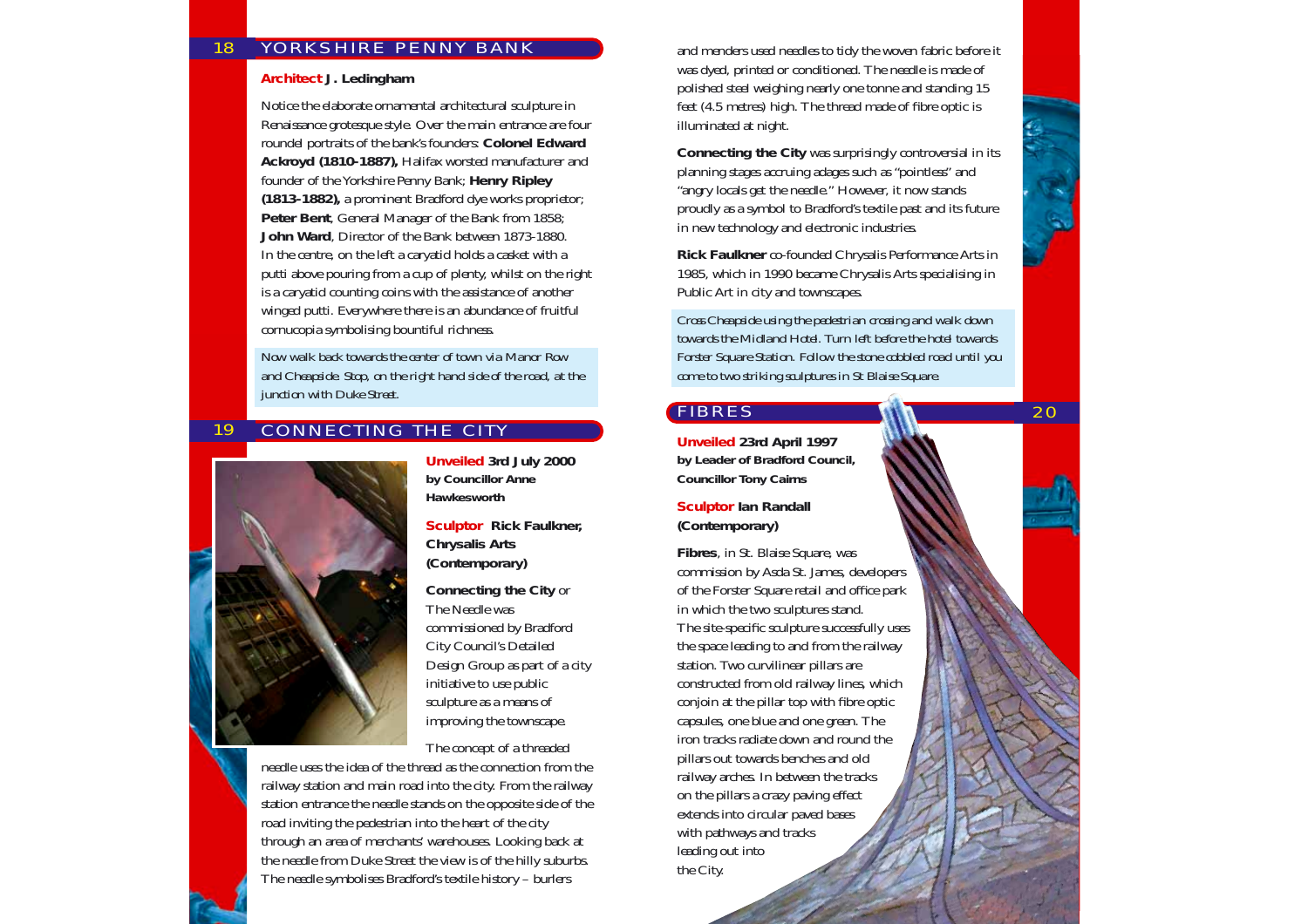**Fibres** has a progressive, even slightly futuristic prescience surrounding it. The concept achieves successfully the notion of regeneration of the former railway site, together with a pathway to the City. At night **Fibres** takes on a different form when the fibre optic threads are illuminated and the railway arches are floodlit.

The sculptor **Ian Randall** is based in Cleckheaton.

The local artist and blacksmith, **Chris Topp**, designed the ornate railing surrounding the Inland Revenue offices adjoining St. Blaise Court.

**St. Blaise Court** itself provides a quiet backwater from the hustle and bustle of the city centre is and named after the Patron Saint of Wool combing. The area won a Civic Trust commendation award in 1997.

*Return to Cheapside and carry on around the corner to the end of Canal Road from where the following can be viewed:*

#### WILLIAM EDWARD FORSTER (1818-1886) 21

**Unveiled 17th May 1890 by the First Marquis of Ripon**

**Sculptor James Havard Thomas (1854-1921)**

Again this statue has suffered from the city's 1960s developments. It was moved to its current location in 1967 and may be temporarily removed during the redevelopment of Forster Square. The once impressive bronze figure of **William Edward Forster** seems perhaps slightly diminished in stature by his present position. This undermines **Forster** as a pre-eminent Bradford worthy, with Forster Square literally named after him. **Forster** represented Bradford as a Liberal MP for 25 years from 1861 until his death. In the light of current politics, this was no mean achievement.

He arrived in Bradford in 1841 and became a partner with William Fison in a woollen manufacturing business. The partners transferred the business to Burley-in-Wharfedale in 1850. However, it is **Forster's** commitment to people for which he is chiefly remembered. He was committed to change so that the poor man was no longer prevented from rising by the power of those who held capital. He was largely responsible for the 1870 Elementary Education Act, which was the first National Education Act in this country.

The sculptor, **James Havard Thomas**, was present at the unveiling. Despite training as a sculptor in London and Paris and living in Italy, he developed strong ties with Bradford and wealthy merchant patrons such as the fine art connoisseur, John Maddox.

Thomas lived in Italy from 1889 to

1906, so the Forster

commission was largely conceived and executed in Europe. The statue is 9 feet tall and is cast from over 2 tons of bronze. The total cost of the commission was £30,000, an enormous amount in the 19th century. Thomas depicts Forster as an orator, standing to give an address or speaking in the House of Commons, or possibly even making a declaration to the people of Bradford.

Like **Alfred Drury, James Havard Thomas** belonged to the **New Sculpture movement**. His work is well represented at Cartwright Hall Art Gallery in Lister Park.

*From here retrace your steps and cross over Cheapside at the pelican crossing, turn left and walk around the corner of the building into Petergate, using the sub way or pedestrian crossing in Petergate to cross over to Church Bank. To the left of Church Bank are steps which lead to the main precinct of Bradford Cathedral*

22

# CATHEDRAL CHURCH OF SAINT PETER

**Open Monday – Saturday 8.30 – 4.30; Sunday open only for services at 10.00 and 6.30. Bradford Cathedral** and its small precinct is an oasis of calm and sculptural achievement. Originally Bradford's main church, it received Cathedral status in 1919 and in the 1950s was extended and rededicated in 1963.

Entering through the North Porch, on the right as you enter is a wonderful stained glass window by **A.J. Davis**, Bradford's memorial to the First World War.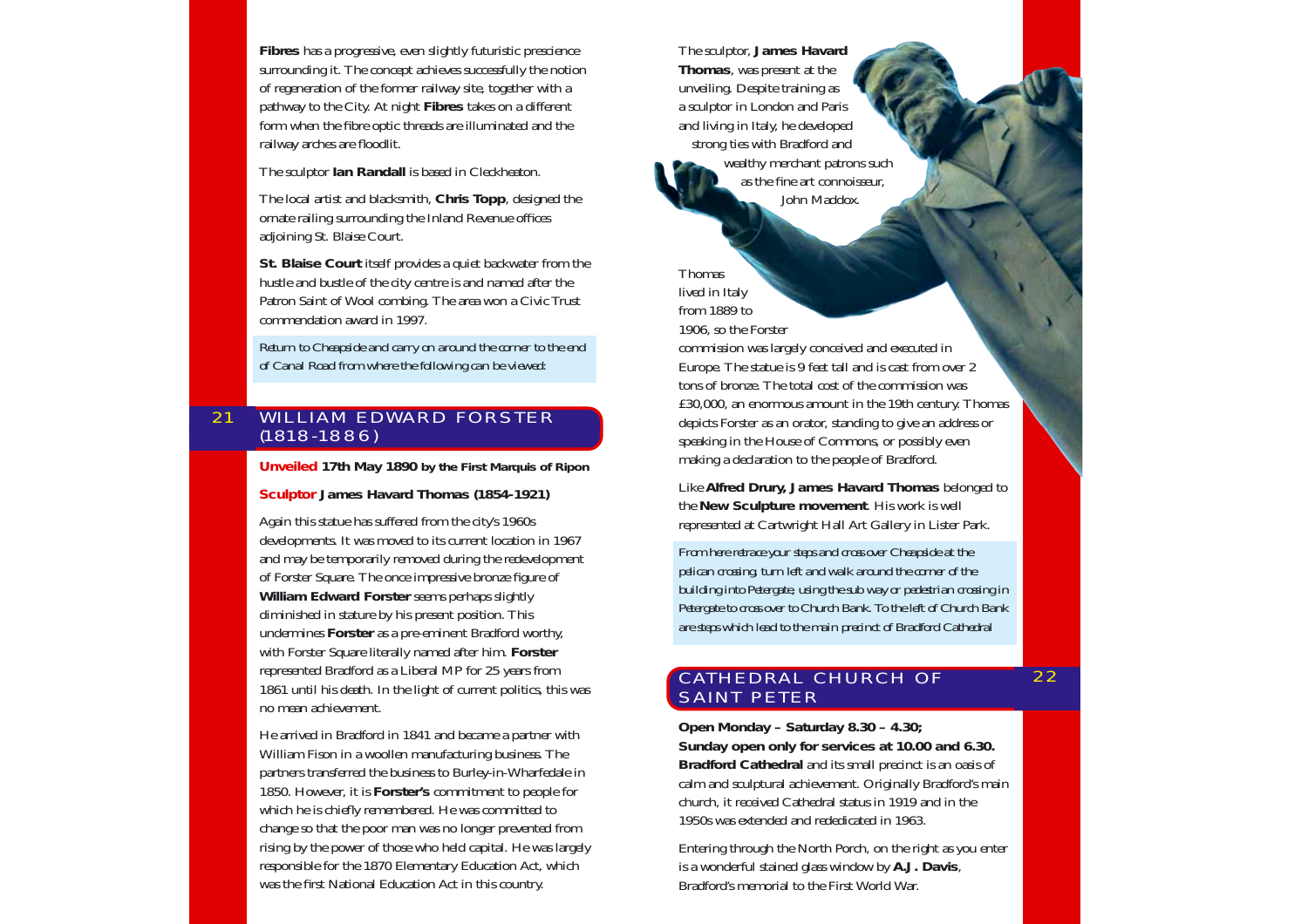# 22A JOSEPH PRIESTLEY

consisting of a carved relief scene depicting an engineer wearing a top hat supervising two workmen involved in the construction of a canal. Behind them a series of canal locks can be seen. The memorial pediment incorporates an assembly of engineering equipment including a globe, dividers, a quill, compass, ruler and set square. **Joseph Priestley (1743-1817)** was the engineer who supervised the building of the Leeds- Liverpool canal, which ran not far away from the Cathedral. The canal obviously played an enormous part in extending trade links and therefore local prosperity. Such was its contribution to Bradford, that **Joseph Priestley** was commemorated in the church by **The Company of Proprietors of Canal Navigation from Leeds to Liverpool** with his memorial tablet.

The sculptor, **William Pistoll (flourished 1814-1844)** was based in London. His main sculptural output was memorial tablets such as this one, although perhaps no others have such a unique and naively carved historical nature.

*Moving into the North Transept there is a high relief of a man reading to a boy and girl.*

### 22B IINSTRUCT THE IGNORANT

**Monument to Abraham Balme (1706-1796)**

**Sculptor John Flaxman (1755-1826)**

The subject of the relief **Abraham Balme** was a Bradford businessman. Balme has been elevated by his costume to the status of Roman philosopher, teacher and thinker. In the 18th century it was quite usual for a sculptor to give his subjects classical emphasis.

The sculptor, **John Flaxman**, regarded this as one of the best memorial tablets and one of his finest compositions. The original composition in fact came from a series of drawings made by Flaxman for an allegorical story depicting acts of mercy, entitled 'The Knight'. The original drawing was given the lines "Instruct the ignorant in heavenly things/And aim the untaught mind/Against the assaults of evil". **Flaxman** was one of the most versatile late 18th early 19th century sculptors. He was born in York and was soon recognized as an infant prodigy, exhibiting at the Royal Academy when he was only 15 years old. For many years he was chief modeller for Josiah Wedgwood at his ceramic factory in Stoke on Trent, and in 1810 took on the accolade of Professor of Sculpture at the Royal Academy.

*Walking along the North Ambulatory on the left is St. Aidan's Chapel. The Chapel contains* 

#### THE CROSS OF ST AIDAN  $22c$

Carved by **Chris Shawcross, 1992** plus contemporary wall hangings and panels

*Leaving the Chapel and moving between the choir stalls and the chancel, high up on either side of the altar are* 

 $22<sub>D</sub>$ 

 $22E$ 

### TWO RELIEF STATUES

designed by the sculptor **Alan Collins (contemporary, London)** and carved by local craftsman **Raymond Perkins**.

This area of the church is part of the 1950s extension and it is important to see the continuing tradition in using sculptures for church carved ornamentation. On the left hand side is St Peter holding his net and keys and on the right St Paul with his bible and gilded sword.

Also in the sanctuary, on the arch over the organ, there are contemporary

## SCULPTURAL CORBEL **HEADSTONES**

of **Sir Edward Maufe RA** (the architect of the cathedral extension) and **Provost John Tiarks of Bradford Cathedral** who was involved and assisted in the planning of the extension. Both are carved by David Hardy, a Leeds based sculptor. Also carved by **Hardy** are the two portrait heads of **J.J.Cullingworth** and **A.E. Simpson**, above the central arch of the Lady Chapel which is behind the altar table. Both men were churchwardens at the time the arch was built and have thus been immortalized in stone.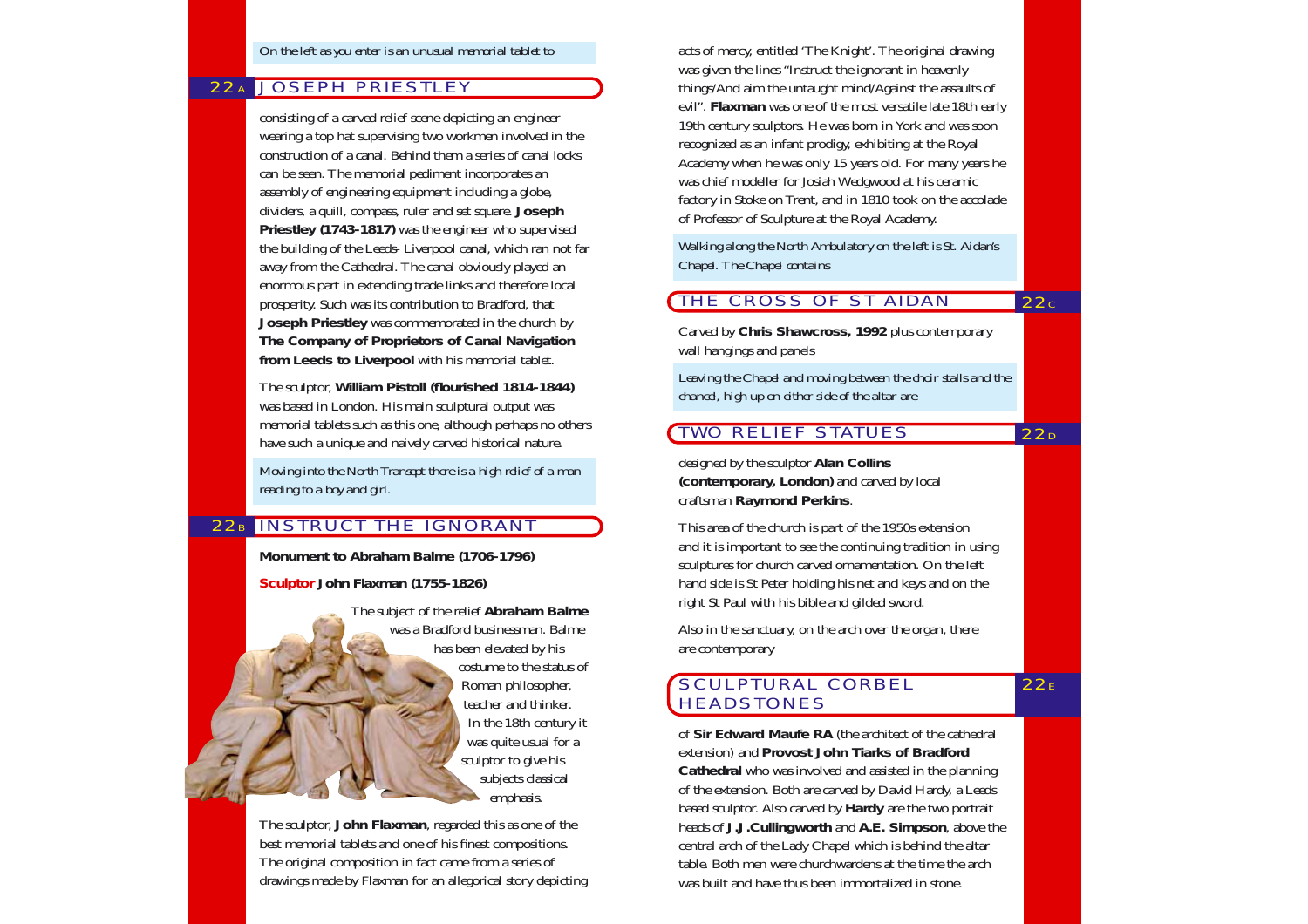Other interesting sculptural features in the cathedral include the many 18th century memorial tables.

#### $22F$ ST. CECILIA IN THE SONG ROOM

carved by **Vernon Hill (contemporary)**, and the

#### $22<sub>G</sub>$ BRADFORD CITY FIRE MEMORIAL ROUNDEL

on the east wall of the transept carved on Westmoreland slate by **John Shaw (contemporary, Leeds)** commemorating the Bradford City Football Fire Disaster. Another interesting detail is the

# 22H ALTAR CLOTH

in the Lady Chapel designed by Bradford sculptor **Ernest Sichel (1862-1941). Sichel** is another of the **"New Sculptors"** whose work is well represented in Cartwright Hall Art Gallery.

Around the corner from the Bradford Fire disaster memorial is an early sculptural feature, parts of Saxon crosses. It is also worth taking some time over the East window in the Lady Chapel, made by **William Morris**.

*The Cathedral has a number of helpful volunteer guides who are available to give advice and information on the Cathedral and its art works. Exhibitions of sculpture and art are often hosted by the Cathedral - ring 01274 777720 for details.*

*Leave the Cathedral, as you entered it, by the north porch, turn right into Stott Hill and right again, cross Church Bank and stop below Peckover Street.* 

Now look back to the Cathedral at the south chancel wall where **Alan Collins'** sculpture of

#### 23 MAJESTAS

Christ crucified looks dominantly back. On Christ's robes are the carved words 'Alpha, Omega, King of Kings, and Lord of Lords".

*Now cross the road into Peckover Street to discover Little Germany.*

Here Victorian merchants expressed their status as tradesmen and citizens with some of Bradford's finest quality architecture, often more akin to small palaces than warehouses and offices. The merchants enhanced their buildings with some amusing, enigmatic and exuberant examples of architectural sculpture.

*Take the first right down Currer Street (a small car park stands at the junction) to the junction with Vicar Lane and look to your right.*

#### 24 72 VICAR LANE CIRCA 1860

25

### **Architect Eli Milnes**

The warehouse entrance has a finely carved stag head whose antlers evolve into richly carved leaf scrolls.

*Walk back up Currer Street to number 10*

# PELICAN HOUSE

### **Architect Eli Milnes**

Built 1862. Here a carved high relief pelican with reeds behind holding a fish in its bill stands on a scroll keystone draped with a swag of carved flowers over the entrance way.

*Go back to the top of Currer Street, turn right into Peckover Street.*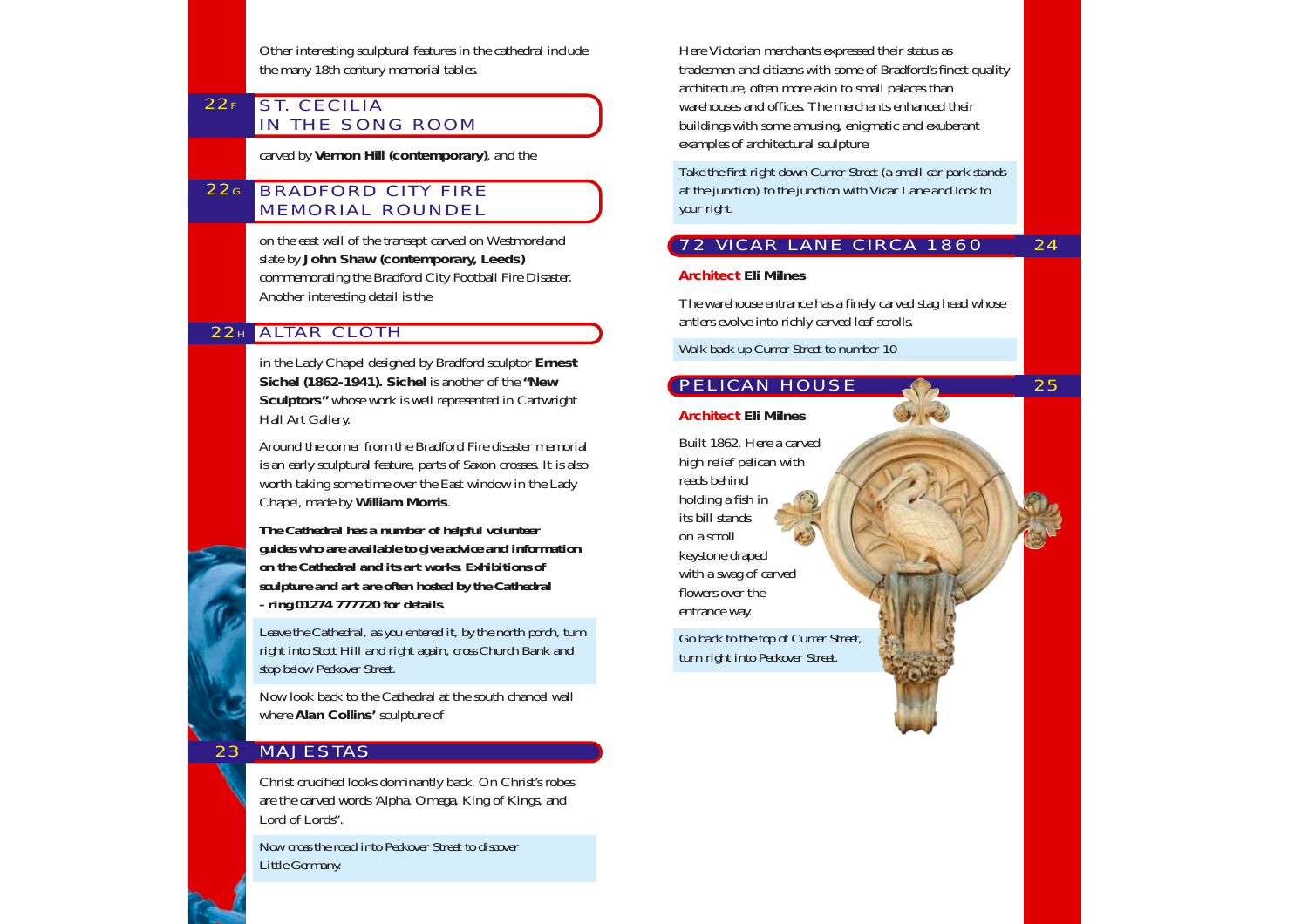Here, under the ornate glass and iron canopy of Merchant House, is a sculpture affixed to the main entrance wall entitled

#### 26 LAP LIGHT

### **Unveiled 7th February 1992**

#### **Sculptor Charles Quick (contemporary, b. 1957)**

**Lap Light** was commission for Bradford Council with the assistance of Public Arts. The sculpture symbolises the bringing of the Victorian Warehouse and area into a new regenerated era. The sculpture takes the form of a green metal hemisphere, 5 foot in diameter and pierced with tiny holes which give a shimmering effect in daylight. At night, **Lap Light** is lit from behind by computer controlled lighting.

**Quick** won the commission in a limited contest. The sculptor studied at Leeds Polytechnic and was artist in residence at the Henry Moore Centre for the study of Sculpture in Leeds in 1985. One of his best known works, known by many who travel on the Bradford/London train is **A Light Wave (1985-88)** on Wakefield Westgate's station platform. This sculpture runs alongside the platform in a series of wooden planks in the form of waves which are lit by a rippling light at night. Both **Lap Light** and **A Light Wave** show a similar theme dedicated to the play of light through shuttered surfaces.

*Cross over and turn right into Chapel Street.*

#### 27 GRANDAD'S CLOCK AND CHAIR 1992



**Sculptor Timothy Shutter (contemporary)**

This is an amusing interpretation of a mill owner's office with a comfortable chair, mirror and grandfather clock. Again, the work looks back to the past, but the swinging pendulum of the clock indicates that time does not stand still and the past has an important contribution to make to the future.

**Timothy Shutter** was commissioned by Bradford Council and the Little Germany Action Group in 1991 after his design won a sculpture competition. The work is carved from sandstone and cost £5,000.

*Now walk down Chapel Street to number 30. Here is a most unusual 19th century building with* 

#### 28 SCULPTURED KEYSTONE HEADS



they might represent the different countries the warehouse merchant was trading with, or perhaps the continents. Whatever their reasoning, they are boldly carved and very well preserved, enticing explanation of some kind.

*Walk to the bottom of Chapel Street, turn left up Leeds Road to the bus stop.*

# UNTITLED SCULPTURE, 1992

**Sculpture Terry Hamill (contemporary, b. 1942)**

Commissioned by Bradford Council and the Little Germany Action Group, the sculpture is carved from sandstone blocks and weighs approximately 6 tons. It takes the form of a geometric seated figure in the process of rising to stand. The motion from seated to standing symbolises the metamorphosis of a building into human form and the emergence of Little Germany into a contemporary centre for culture and the arts, together with the regeneration of the area.

**Terry Hamill** was born in Dewsbury and taught at Leeds Jacob Kramer Art College. The sculpture was deliberately sited at a bus stop, so that people on the top deck of a bus could see the anthropomorphic blocks from above.



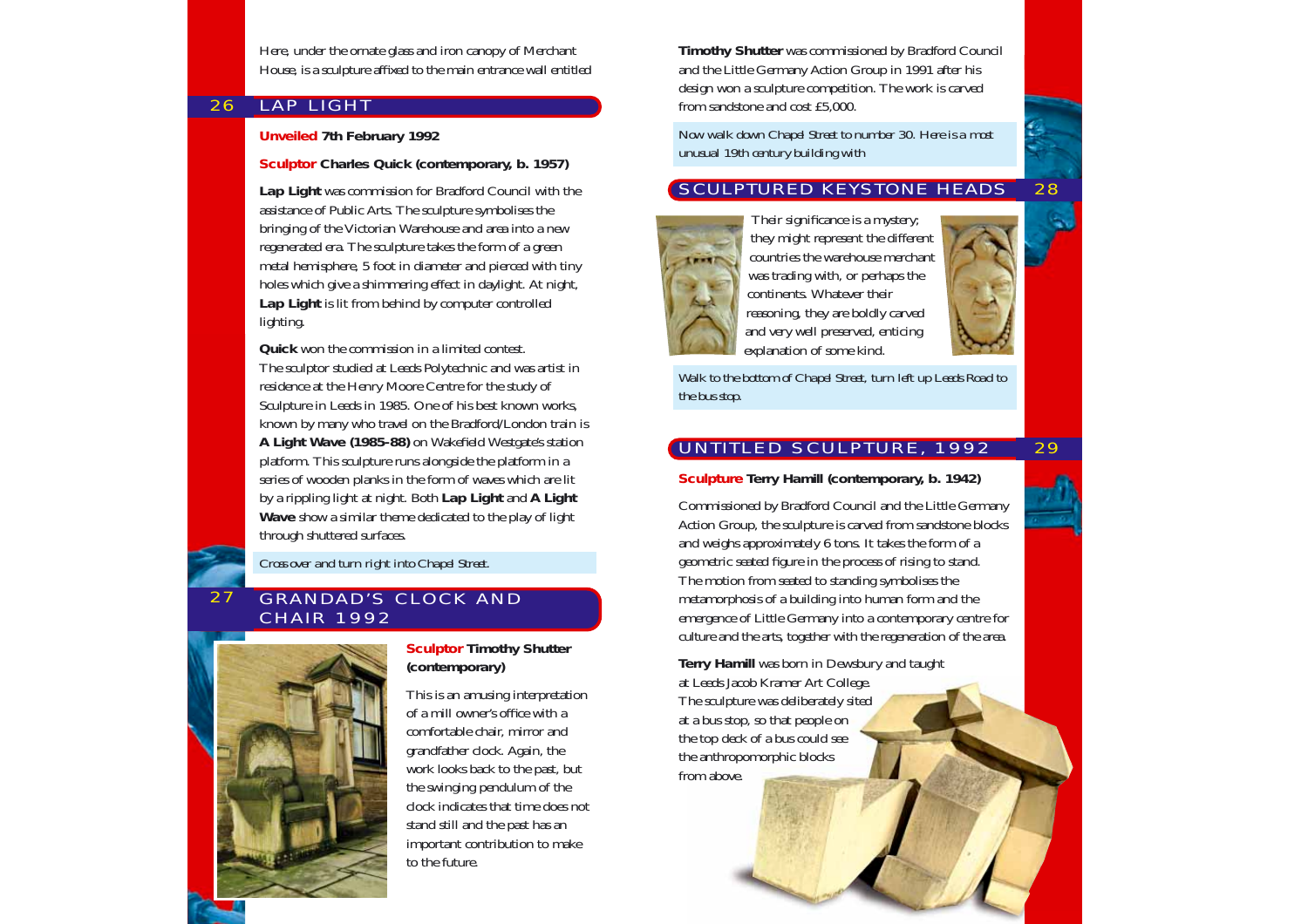#### 30 53-55 LEEDS ROAD

to view another **Eli Milnes** warehouse, built between **1859-62**. The architectural sculpture in the form of roundels is wonderfully original and lighthearted. From the entrance you can see a bird in flight carrying an olive branch of peace in its beak, sheaves of wheat, a globe, a beehive (symbolising industry), a quirky camel with a wool pack on its back, a woman, and lastly a steam ship.

*Turn right at Vicar Lane and stop in front of number 62 Vicar Lane,* 

#### 31 DE VERE HOUSE

**Architect Lockwood and Mawson, built 1871**

Here the impressive entrance is surmounted by a spread-winged eagle with a low relief sunburst behind. The Warehouse was built for **Thornton, Homan & Co**. and their TH monogram can be seen above every 2nd floor window. The importance of their connection with the American trade is symbolised not only by the winged eagle, but also by the small relief panels of stars and stripes in the first floor window heads.



*Cross Leeds Road and then go through the old Exchange Station entrance in the stone wall and up to the new Crown Court building. Continue round to the right.*

# HOMAGE TO DELIUS 1993

**Frederick Delius (1862-1934)**

**Unveiled 25th November 1993 by Councillor Bob Sowman, Lord Mayor of Bradford**

**Sculptor Amber Hiscott (contemporary)**



**Homage to Delius** is in the form of two giant winter leaves, half decaying and skeletal and half still alive shown by coloured glass giving an overall effect of transparency. The work expresses **Delius'** love of nature and recurrent interest in the themes of life, death and regeneration expressed through his music.

**Frederick Delius** was born in Claremont, Bradford in 1862. Despite his German ancestry and spending much of his career and mature life in France, **Delius'** music is perhaps most appreciated in Britain due to a typically English stylistic appeal. Inspired by authors and poets, his music reflects his commitment to nature. A stunning portrait of **Delius** by the Leeds artist **Jacob Kramer** can be seen at Cartwright Hall Art Gallery.

Just as **Delius'** music evokes the emotional response of the listener, so **Amber Hiscott's Homage to Delius** encourages the participation of the viewer, not just to look, but to walk through the 20 foot long tunnel created by the meeting of the two leaves. Constructed from steel and coloured glass, the sculpture cost £36,000.

**Amber Hiscott**, a Swansea artist, won the Bradford commission through a National Competition which asked sculptors to create a focal point for the new public Exchange Square. This work, however, was not without the controversy which surrounds so much contemporary art which involves a conceptual idea rather than a physical representation. One critic likened the leaves to a Colorado Beetle!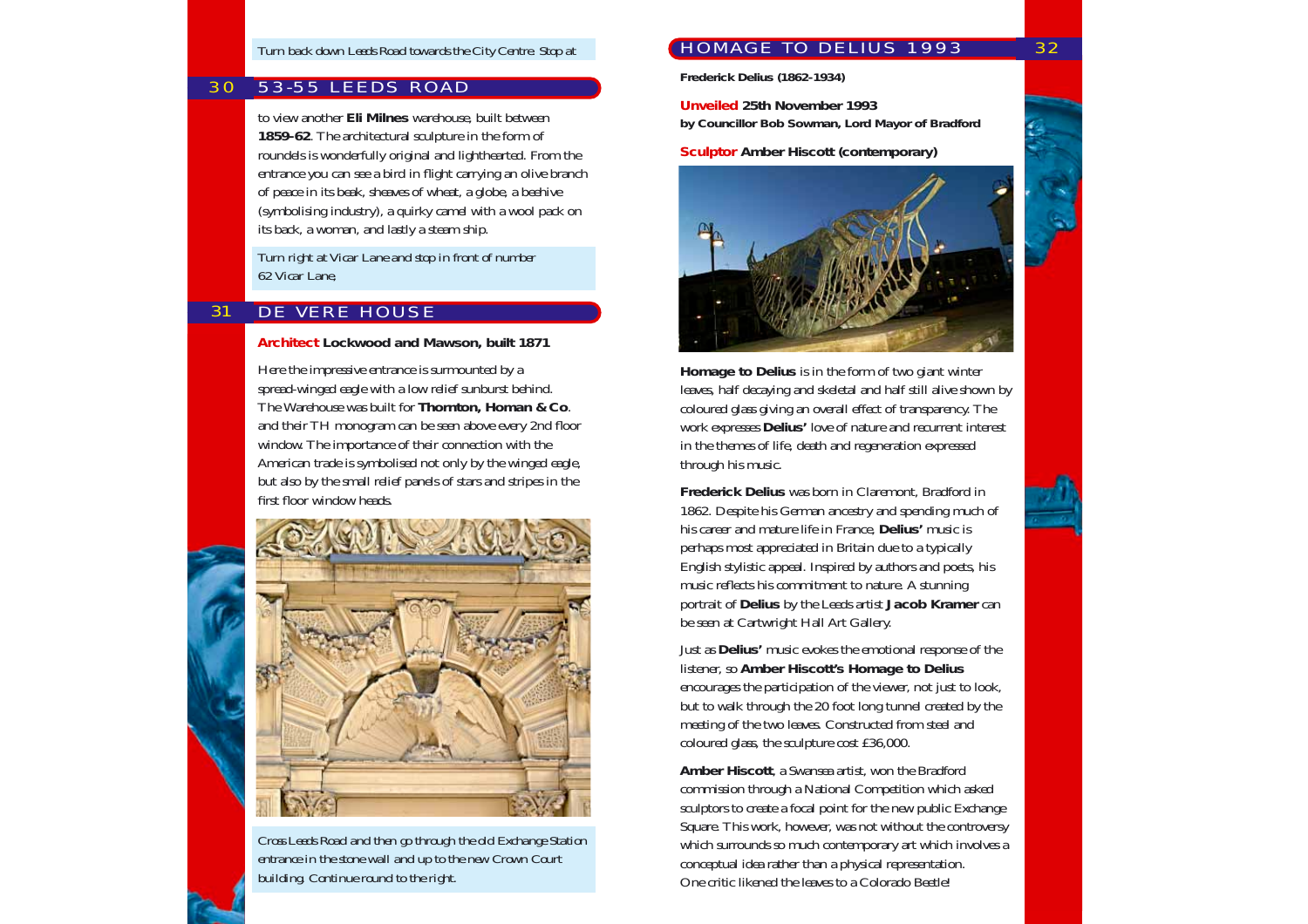#### 33 **ST. GEORGE'S HALL**



**Architects Lockwood and Mawson, 1851-53**

> This building is very much in the classical style with pillars and pediments. Sculpturally it is worth noting the large carved keystone faces and swags of flowers on the ground floor level.

*From St. George's Hall, using the crossing, cross over Hall Ings, walk down the Bridge Street side of Britannia House and turn right into Broadway. Walk to the far corner of Britannia House at the junction with Bank Street*

#### 34 POETRY AND FILM BENCHES, 1998

Two benches of typical street furniture design take on greater significance after more careful inspection. Both celebrate Bradford as a city of film. One is a poem entitled "I Wanna be a Movie Star" by Class 6D of Wyke Middle School. Each metal slat of the bench is etched with a line of the poem. The bench beside it has etched into each slat films that were made in the Bradford district, the earliest being A Boy, a Girl and a Bike made in 1947 to Amy Foster in 1997. However classics such as Billy Liar 1963, The Railway Children 1970 and A Private Function 1980 are all listed.

As part of the centenary of British cinema in 1996 the centenary committee of the British Film Institute awarded commemorative plaques to sites associated with the development of British cinema. Bradford received seven plaques, which confirmed its status as a "City of Film."

*Retrace your steps and cross Bridge Street to the back of City Hall*

### 'BRADFORD BY THE SEA' CITY PARK



### **Unveiled 1997**

**Designer Maggie Howarth (Contemporary – b.1944)**

'**Bradford-by-the-Sea**' was designed by Maggie Howarth as part of a garden dedicated to Councillor Brian Lynch who as

a former Deputy Leader of Bradford Council was "a man who took Bradford to his heart and had the ability to combine dignity with joy and fun." '**Bradford-by-the-Sea**' which consists of a water fountain and pebble mosaic has "joy" and "fun" set in the form of an octopus, dolphins, crab, lobster, sea horses, star fish and all manner of marine life. Brian Lynch had a seafaring past having served in the navy. But the traditional summer holiday venue for Bradfordians was Morecombe, which became known as "**Bradford-by-the-Sea**." The mosaics were pre-fabricated in **Maggie Howarth's** studio in Lancashire from pebbles collected from Scotland, Wales and Cumbrian beaches. Exotic coloured pebbles came from as far as South America and Russia.

**Maggie Howarth** was born in Warrington, Lancashire and studied Fine Art at Reading University. For twenty years she worked with outdoor theatre companies, but from 1983 began taking on pebble mosaic commissions and founded Cobblestone Designs.

The **Bradford-by-the-Sea** garden was funded with assistance from the European Regional Development Fund and also includes three timber child-size donkeys.

*From here it is a short walk back to the start of the trail in Centenary Square*

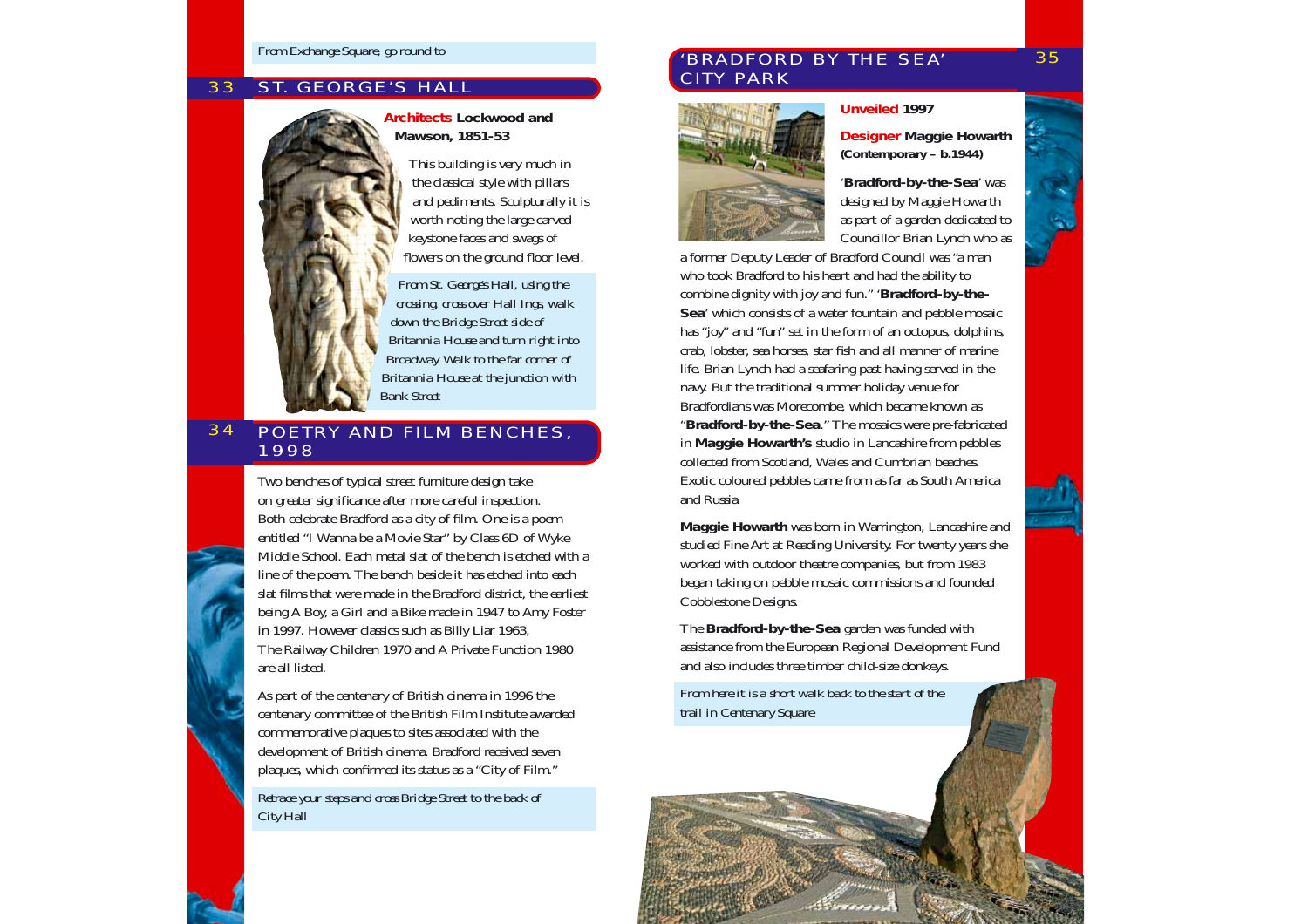# Edge-of-Centre

Two further artworks are worth mentioning, although their locations make it inappropriate to include in them in the walking trail.

# BURIED LIGHT BULB

#### **Unveiled 1999**

**Sculptor Andy Hazell (Contemporary – b. 1959)**

**Forster Square Retail Park 2**

**Buried Light Bulb** was commissioned by Asda St. James through the Per Cent for Art Scheme as a piece of public sculpture to enhance the environment of a retail shopping car park. Wakefield Public Arts invited artists and sculptors to put forward schemes, which had to include the brief, "making the city safer by shedding light."

**Andy Hazell's Light Bulb** took four months to construct using welded steel, concrete, brass and glowing neon to produce a 10 foot high (3 metre) giant bulb with the base partially buried in coloured tarmacadam taking the form of a star of light. Lights surrounding the base illuminate the structure at night.

The concept of a giant light bulb to shed light on an area of car park is a clever one. Unfortunately, the sculpture is overshadowed by the enormity of the space it is located in.

> What could have been so successful in a more enclosed space is sadly lost on the car park horizon.

**Andy Hazell** lives and works in Powys. He studied Fine Art at Reading University and later taught at Hull School of Architecture. His versatility is evident in the variety of media he works in from film and video installation pieces to automata.

# LANDMARK

**Principal Designer Alan Smith**

Yorkshire Craft Centre and the Bradford Gallery, Westbrook Street, off Carlton Street

Landmark, is funded by an Arts Council of England lottery grant. Consisting of a huge three-storey high tripod, tubes of light are captured within a perforated container. A ribbon effect of light illuminates the top of the Bradford Gallery at the rear of the School of Art, Design and Textiles, Bradford College. On dull overcast days, as well as at night the sculpture is switched on marking the entrance to the Gallery and Yorkshire Craft Centre.

# Out-of-Centre

Two important sculptures, originally located in the city centre and now located in Bradford parks

# PEEL PARK

Go through the main entrance of Peel Park in Bolton road and turn right towards the duck pond and the promenade.

**Robert Peel (1788-1850)**

**Unveiled 6th November 1855 by Alderman William Murgatroyd, Mayor of Bradford** 

**Sculptor William Behnes (1795-1864)**

This statue of Peel originally stood in Peel Place, latterly known as Petergate, and it was the first statue erected in Bradford. William Behnes was also one of the most popular sculptors of his day, with two other versions of Peel in Leeds (1852) and Hendon, London (1855).

Sir Robert Peel is perhaps best known for his introduction of the first form of modern policing with the creation of the Metropolitan Police Force in 1829, originally known as Peelers. However, from Bradford's point of view, his advocacy of the Free Trade Policy led to the expansion of trade and prosperity for Bradford's merchants and the city as a whole. In recognition of their debt to Peel, money was raised by public subscription for a commemorative memorial. On the day of the unveiling, the town was given a